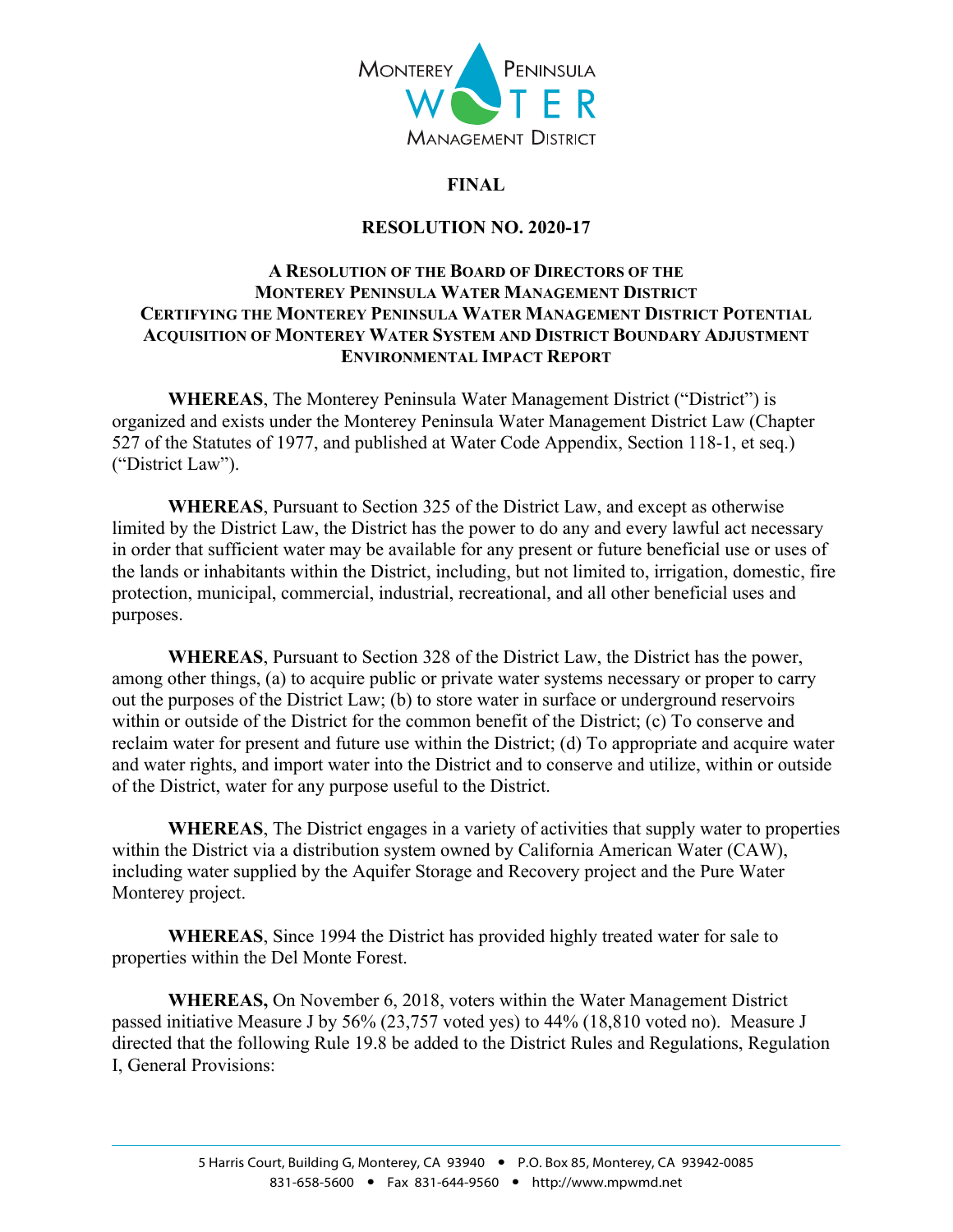### Rule 19.8. Policy of Pursuing Public Ownership of Monterey Peninsula Water Systems

- A. It shall be the policy of the District, if and when feasible, to secure and maintain public ownership of all water production, storage and delivery system assets and infrastructure providing services within its territory.
- B. The District shall acquire through negotiation, or through eminent domain if necessary, all assets of California American Water, or any successor in interest to California American Water, for the benefit of the District as a whole.
- C. The General Manager shall, within nine (9) months of the effective date of this Rule 19.8, complete and submit to the Board of Directors a written plan as to the means to adopt and implement the policy set forth in paragraph A, above. The plan shall address acquisition, ownership, and management of all water facilities and services within and outside the District, including water purchase agreements as appropriate. The plan may differentiate treatment of non-potable water services.

**WHEREAS**, the District is deemed to be a "district" within the provisions of the District Reorganization Act of 1965 (Division 1 (commencing with *Section 56000) of Title 6 of the Government Code*), and all proceedings for the annexation or detachment of territory to or from the District are required to be conducted in the manner therein provided and all the provisions of such Act apply to the District.

**WHEREAS**, the District held a duly noticed public hearing on July 20, 2020 with respect to Resolution 2020-12 Seeking Authorization to Activate Latent District Powers and to Adopt a Sphere of Influence Amendment and Annexation as required by California Government Code §56824.12I and considered all testimony presented at that hearing.

**WHEREAS,** District boundaries include almost all, but not all, the properties served within the California American Water Main, Bishop, Hidden Hills, and Ryan Ranch service areas. In order to serve approximately 43 connections presently served by California American Water, but not presently within the District's boundaries, the District seeks to annex 58 parcels in the Hidden Hills and Yankee Point locales. The proposed annexation, in and of itself, would have no impact on the environment with respect to future development, as the District, should it proceed with an acquisition of California American Water assets, would be obligated to provide water service to the area regardless of whether those areas were annexed.

**WHEREAS,** The District exercises no land use authority within or for the areas to be annexed, therefore the boundary modification cannot make any change whatsoever in the uses to which the affected area may be put.

**WHEREAS**, The District has earlier circulated a "Potential Acquisition of Monterey Water System and District Boundary Adjustment Draft Environmental Impact Report" and consistent with the California Environmental Quality Act (CEQA) has prepared a "Potential Acquisition of Monterey Water System and District Boundary Adjustment Final Environmental Impact Report", which was posted publicly on the District's website October 7, 2020.

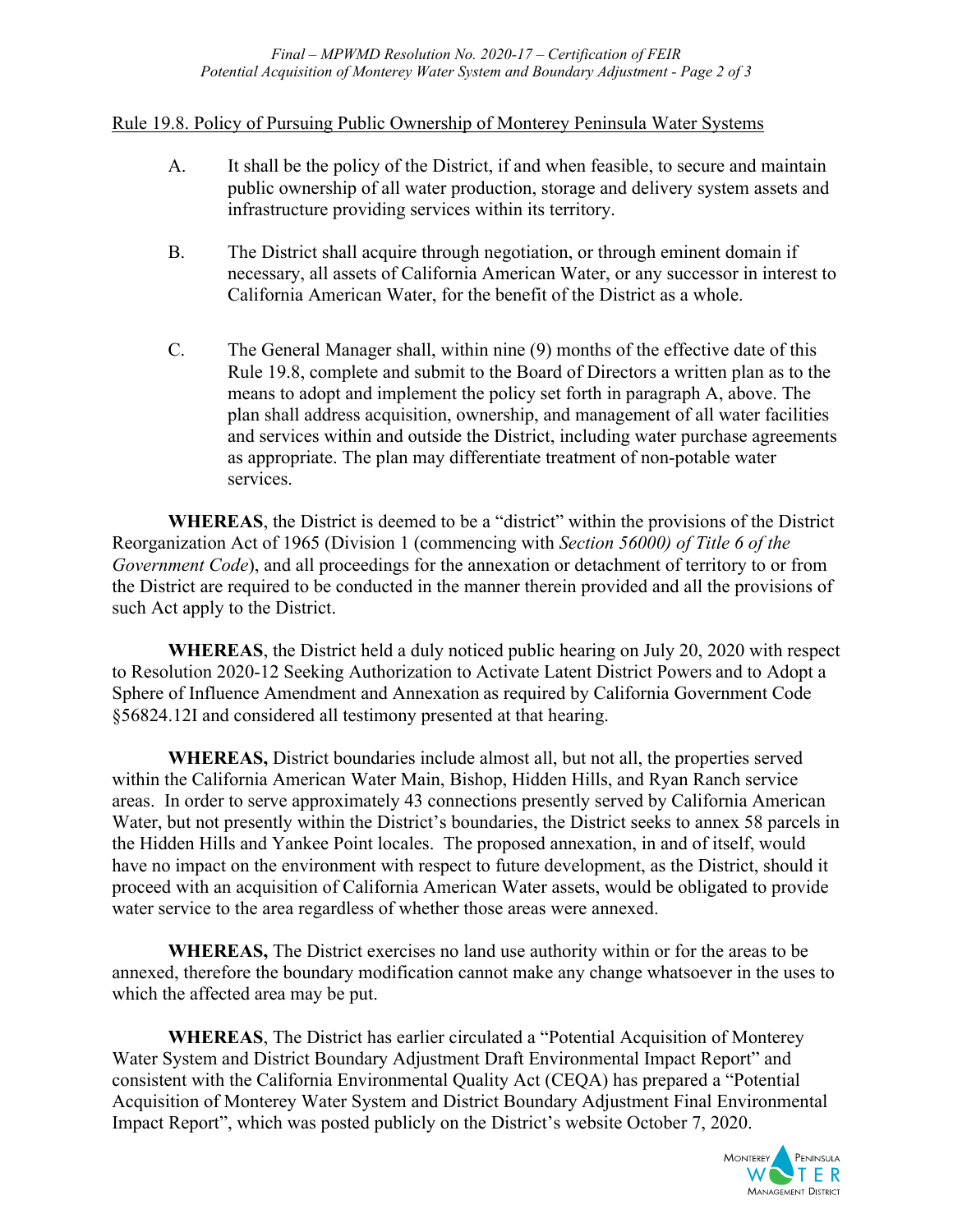**WHEREAS**, The District has prepared Findings of Environmental Review for the Potential Acquisition of Monterey Water System and District Boundary Adjustment Final Environmental Impact Report, attached hereto as **Attachment A** and incorporated herein by reference.

## **NOW, THEREFORE, BE IT RESOLVED**, as follows:

The Board of Directors of the Monterey Peninsula Water Management District, certifies the Potential Acquisition of Monterey Water System and District Boundary Adjustment Final Environmental Impact Report as a true and accurate statement of the environmental impacts of the project; and

Directs staff to post a Notice of Determination of this action in accordance with Section 15094 of the CEQA Guidelines.

On motion of Director Riley, and second by Director Potter, the foregoing resolution is duly adopted this 29th day of October 2020 by the following votes:

> AYES: Directors Riley, Potter, Adams, Byrne, Edwards and Evans NAYS: Director Hoffmann ABSENT: None

I, David J. Stoldt, Secretary to the Board of Directors of the Monterey Peninsula Water Management District, hereby certify that the foregoing is a resolution duly adopted on the 29th day of October 2020.

Witness my hand and seal of the Board of Directors this 4th day of November 2020.

\_\_\_\_\_\_\_\_\_\_\_\_\_\_\_\_\_\_\_\_\_\_\_\_\_\_\_\_\_\_\_\_\_\_\_\_\_

David J. Stoldt, Secretary to the Board

U:\staff\Resolutions\2020\Final2020-17.docx

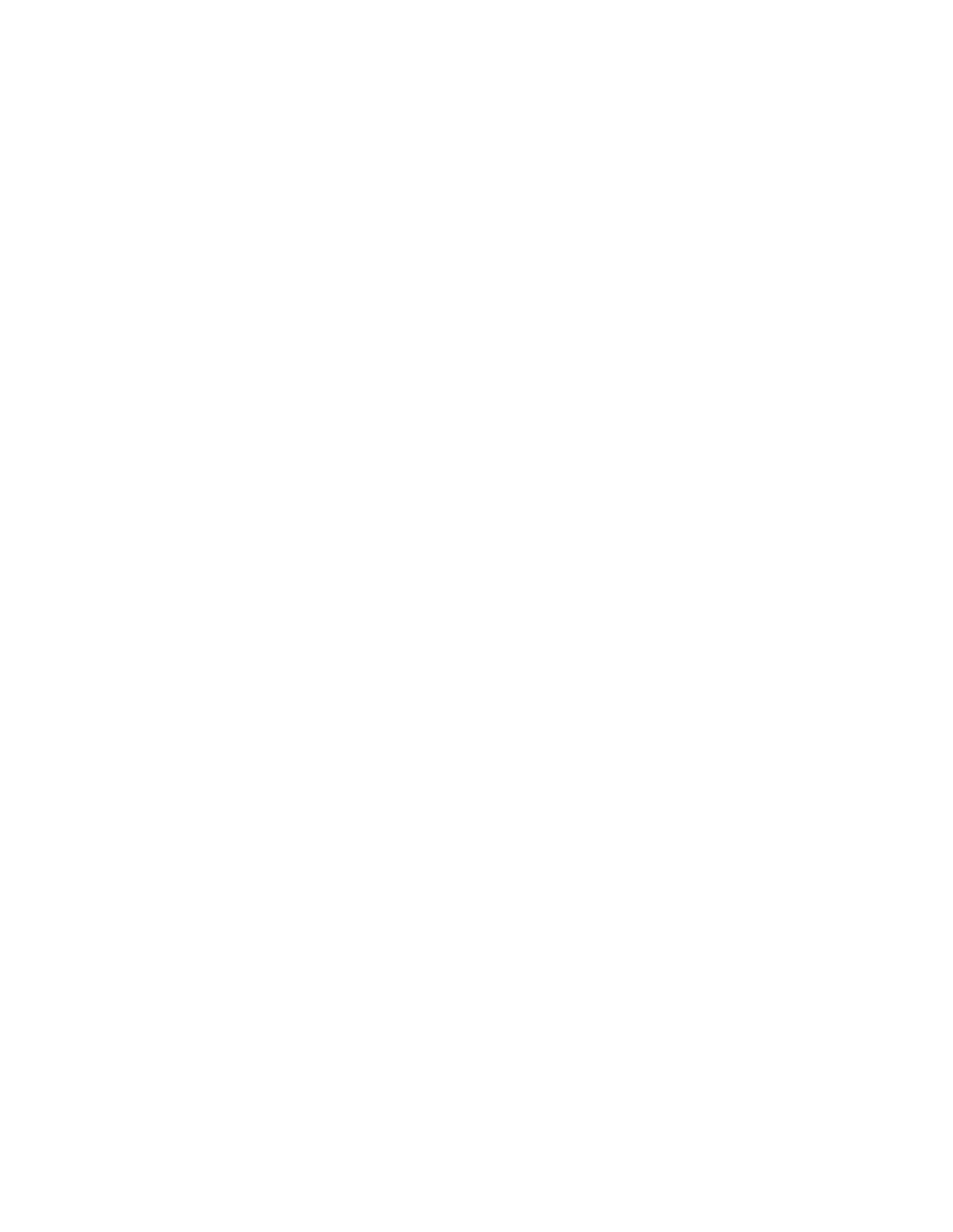## **Attachment A**

#### **FINDINGS RELATED TO CERTIFICATION OF THE MONTEREY PENINSULA WATER MANAGEMENT DISTRICT POTENTIAL ACQUISITION OF MONTEREY WATER SYSTEM AND DISTRICT BOUNDARY ADJUSTMENT ENVIRONMENTAL IMPACT REPORT AND DETERMINING COMPLIANCE WITH THE CALIFORNIA ENVIRONMENTAL QUALITY ACT**

The Board of Directors (Board) of the Monterey Peninsula Water Management District (MPWMD or District) makes the following findings in support of its determination to certify the Potential Acquisition of Monterey Water System and District Boundary Adjustment Environmental Impact Report (EIR). By adopting these findings, the Board determines that it has complied with the requirements of the California Environmental Quality Act (CEQA, Public Resources Code Section 21000 et seq.) and the CEQA Guidelines (California Code of Regulations Title 14, Section 15000 et seq.).

#### **I. INTRODUCTION**

- 1. MPWMD was created by the California Legislature in 1977 and ratified by the local voters in 1978. In creating MPWMD, the Legislature declared that "there is a need for conserving and augmenting the supplies of water by integrated management of ground and surface water supplies, for control and conservation of storm and wastewater and for promotion of the reuse and reclamation of water." Water Code Appendix Section 118-2.
- 2. MPWMD has three primary responsibilities. The first is to manage the development of potable water supplies and the delivery of this water to users in the Monterey Peninsula area. The second is to protect the Monterey Peninsula area from drought impacts. The third is to protect the environmental quality of the Monterey Peninsula area's water resources, including the protection of instream fish and wildlife resources. The relationship among these three responsibilities is complex, and MPWMD must balance competing interests so as to satisfactorily, if not optimally, achieve each of its three primary responsibilities.
- 3. While it continues to pursue development of new water resources, the MPWMD must carefully manage the Monterey Peninsula area's currently limited water supplies. The District does this principally by regulating the amount of water that can be produced and delivered by the public and private water distribution systems within the boundaries of the MPWMD.

#### **II. PROJECT SYNOPSIS**

4. The project area is within Monterey County and includes the Monterey Water System (MWS), which is currently served by California American Water (CalAm). This area is approximately 55 square miles and includes approximately 40,000 customer connections. The project area is located within the Monterey Peninsula region and is bordered by California State University – Monterey Bay and the former Fort Ord to the north, unincorporated Monterey County to the east, the Big Sur coast and the Santa Lucia Mountains to the south, and the Pacific Ocean to the west. Customer connections in the project area are within the Cities of Carmel-by-the-Sea, Del Rey Oaks, Monterey, Pacific Grove, Sand City, and Seaside, and unincorporated areas of Monterey County.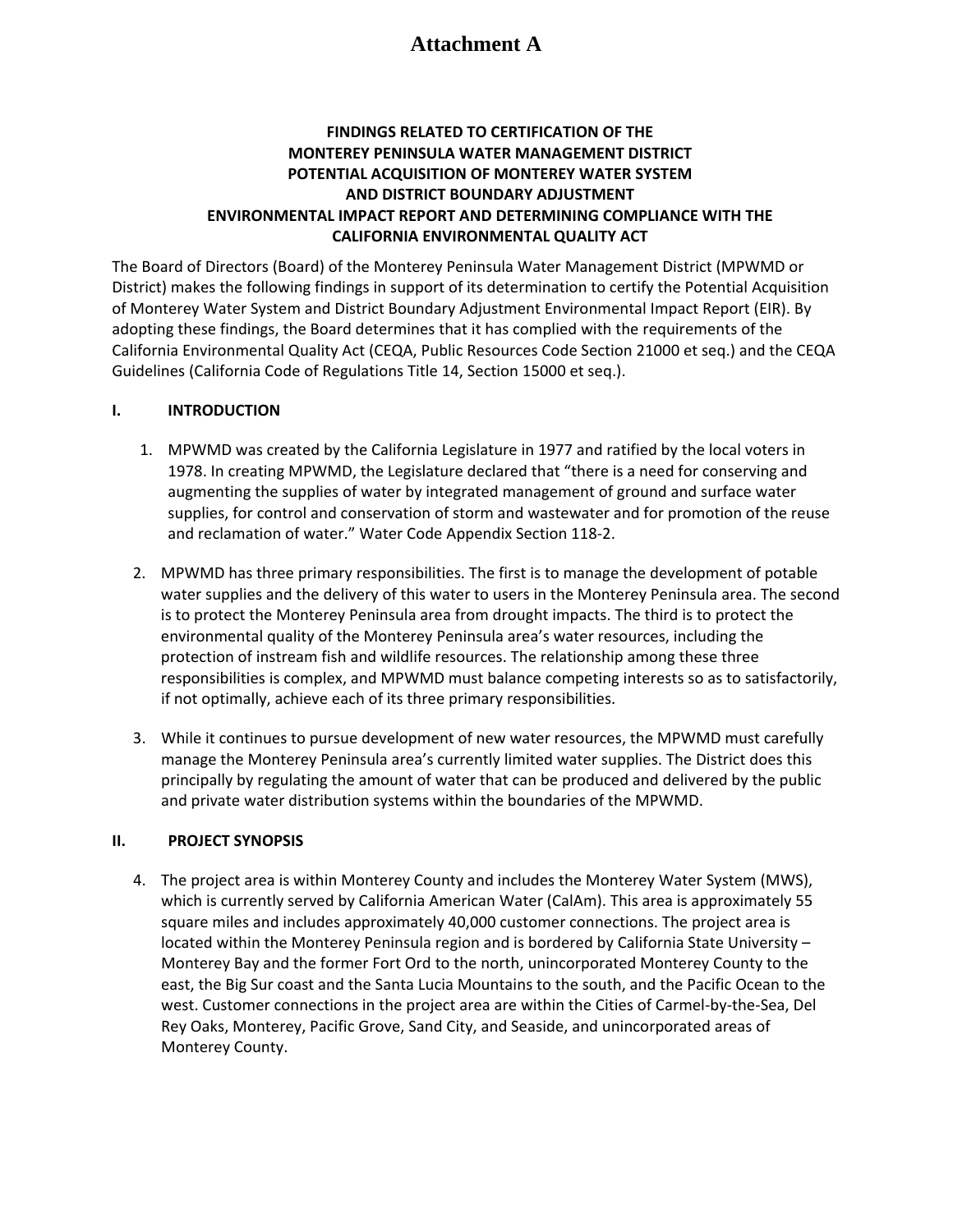- 5. CalAm is a wholly-owned subsidiary of the publicly traded company, American Water Works Company, Inc. CalAm provides water and wastewater service to five regions of California including the Central Division, which includes the MWS. The Central Division, which is comprised of the Main, Ryan Ranch, Bishop, and Hidden Hills components and the Central Satellites, serves approximately 41,000 customer connections and a population of approximately 99,794. CalAm is regulated by the California Public Utilities Commission (CPUC), United State Environmental Protection Agency (U.S. EPA) and State Water Resources Control Board (SWRCB). In 1965 CalAm purchased the Monterey Peninsula's water system and water rights from California Water and Telephone Company and has been operating throughout the Monterey Peninsula for 55 years.
- 6. This EIR has been prepared to comply with CEQA. The District is proposing to acquire the MWS that currently serves the majority of the incorporated area of the District's service area, as well as two small outlying areas located in a portion of unincorporated Monterey County. The project also includes the subsequent operation of the MWS by the District. The District would operate and maintain the system from CalAm's existing main office, operations center, and corporate yard as well as the existing District administrative building. No changes or expansion to the physical MWS or associated water rights are proposed.
- 7. The acquisition of CalAm's MWS would include all associated assets (i.e., real, intangible, and personal property), including, but not limited to: water systems and production wells; utility plants; vehicles and equipment; water rights; water supply contracts; records, books, and accounts; land, easements, and rental property.
- 8. Connections outside the District boundaries include approximately 33 residential connections within the Main component of the MWS located at Yankee Point and approximately 10 residential connections in the Hidden Hills component of the MWS. These portions of the Main and Hidden Hills MWS components are physically and functionally connected to the much larger portion of the MWS located within the District's boundary. As a result, if the MWS is acquired by the District it would be less practical to have CalAm continue to be the retail service provider to these connections as it is not practical for these components to operate independently. As a result, the proposed project would also include an annexation of these areas into the District service area. Connections to the MWS located outside the District boundary in Monterey County would be served by the District and no change in service to those connections would occur as a result of the proposed project. However, once annexed, these areas would be subject to District rules and regulations, including those for water use and conservation.
- 9. The objectives of the proposed project are to implement the Purpose approved by the electorate in Measure J:

To ensure the long-term sustainability, adequacy, reliability, cost-effectiveness and quality of water service within the Monterey Peninsula Water Management District area, to lower the cost of service to ratepayers, to promote and practice sustainable water management measures, and to establish public ownership of water system assets by establishing regulations requiring the District to take affirmative action, to the extent financially feasible, to acquire the water system assets owned and operated by the California American Water Company that currently provide water service to the District and its ratepayers.

10. The Purpose of Measure J, furthered by this proposed project, includes the following aspects: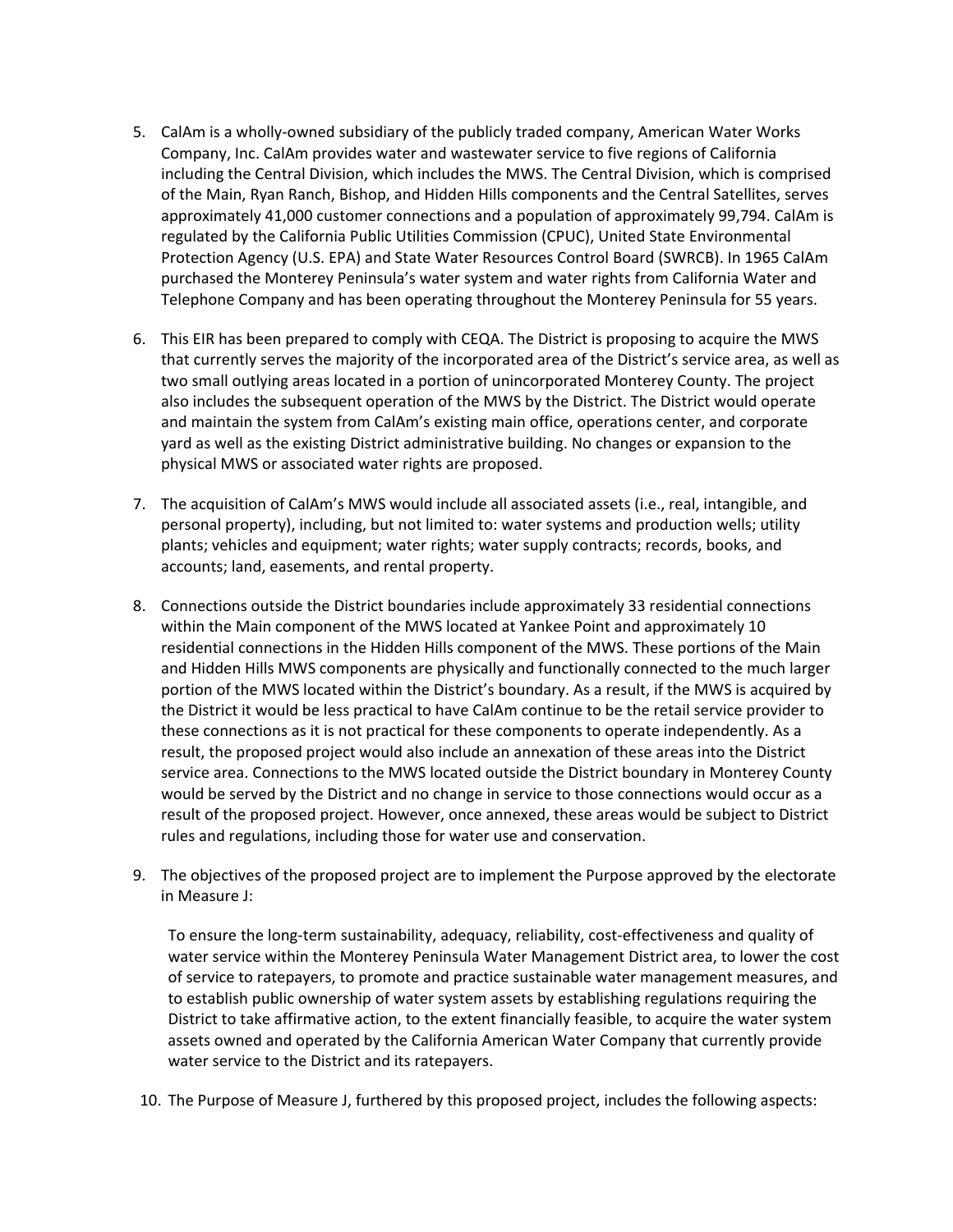- Allow the citizens of the Monterey Peninsula to independently own and operate the water production and distribution system serving customers presently served by the CalAm's MWS
- Provide greater transparency and accountability to residents and businesses on the Monterey Peninsula regarding potable water supplies, as well as increased customer service and reliability
- **Enhance customer service and responsiveness to affected CalAm customers**
- **Provide greater local control over the rate setting process and rate increases**
- **Provide direct access to locally elected policy makers for water operations**
- Allow the District to pursue funding and other financing alternatives available to public agencies for future infrastructure needs, including grants and financing options not available to a CPUC-regulated, privately-owned utility
- **Ensure better coordination amongst local governmental decisions involving land use,** emergency services, policy, the location and need for capital improvements, and overall planning in the water context
- 11. Therefore, this EIR serves two functions: (1) it serves as the CEQA compliance for the MPWMD acquisition and subsequent operation of the MWS; and (2) it is anticipated to be used by the Local Agency Formation Commission (LAFCO) of Monterey County, acting as a CEQA responsible agency, in considering any proposed sphere of influence amendments, annexations of lands into the District's jurisdictional boundary, activations of latent services or powers pursuant to Government Code section 56000 et seq., or other similar requested LAFCO approvals that effectuation of the project may entail.
- 12. These are the CEQA findings prepared by MPWMD as lead agency for the proposed project. These findings pertain to the project and the EIR prepared for the project, State Clearinghouse number 2020040069. The Draft EIR, the Final EIR, and all the appendices comprise the "EIR" referenced in these findings.
- 13. These CEQA findings are incorporated by reference into MPWMD Board Resolution No. 2020-17 certifying the EIR. The Resolution also incorporates the Mitigation Monitoring and Reporting Plan (MMRP), which references the project's impact, mitigation measure, action required, monitoring timing and frequency, responsible agency, and compliance verification.

#### **III. REQUIRED CEQA FINDINGS OF FACT**

14. CEQA requires the lead agency (i.e, MPWMD) to make written findings whenever it decides to approve a project for which an EIR was certified (Public Resources Code Section 21000 et seq.). The findings explain how the lead agency approached the significant impacts identified in the EIR. "Significant Impacts" includes those adverse effects of the project that can be reduced to a less-than-significant level as a result of mitigation measures identified in the EIR. The *State CEQA Guidelines* (California Code of Regulations Title 14, Section 15000 et seq.) further explain the required findings.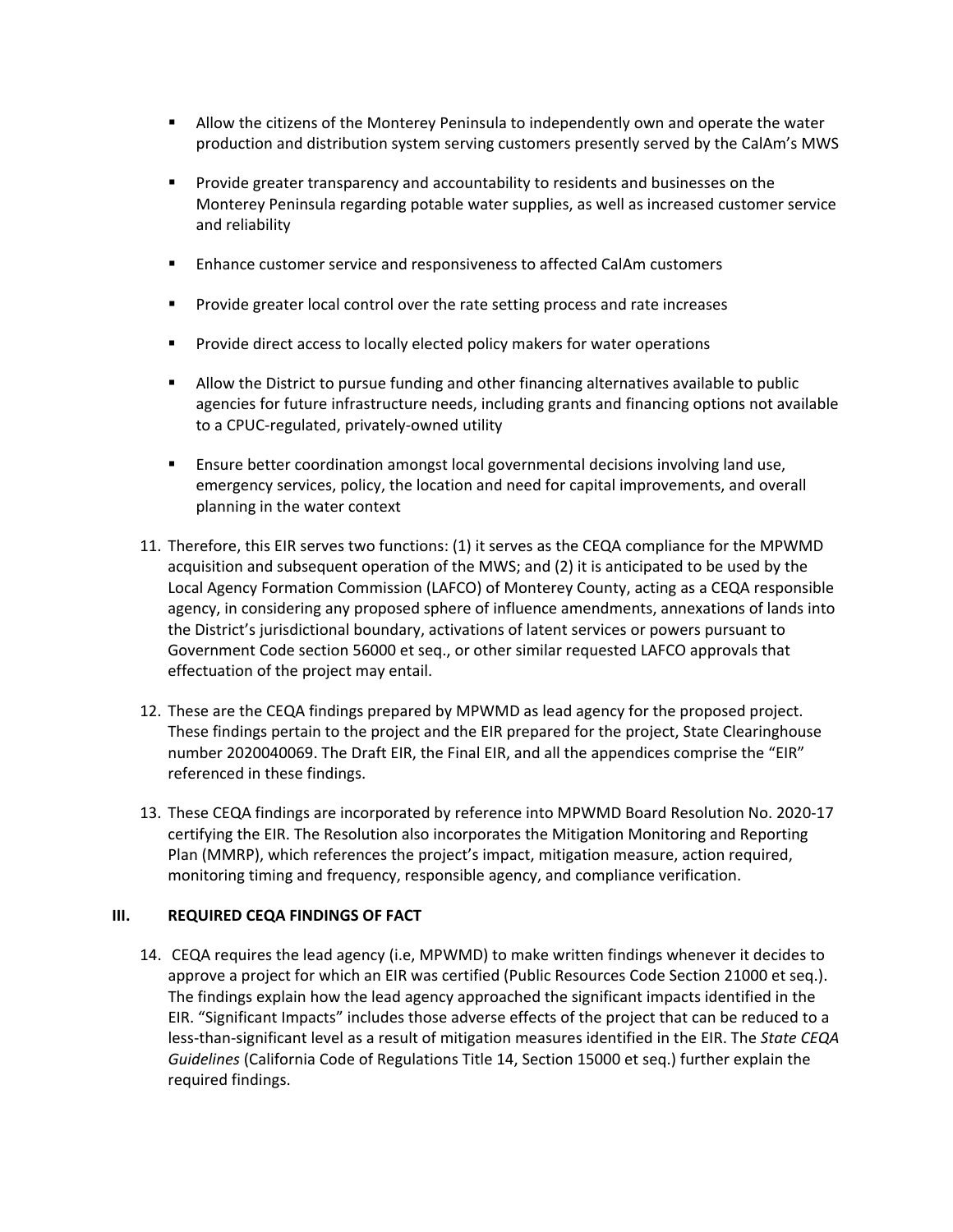- 15. Specifically, Section 15091 of the *State CEQA Guidelines* states that:
	- "(a) No public agency shall approve or carry out a project for which an EIR has been certified which identifies one or more significant environmental effects of the project unless the public agency makes one or more written findings for each of those significant effects, accompanied by a brief explanation of the rationale for each finding. The possible findings are:
		- (1) Changes or alterations have been required in, or incorporated into, the project which avoid or substantially lessen the significant environmental effect as identified in the final EIR.
		- (2) Such changes or alterations are within the responsibility and jurisdiction of another public agency and not the agency making the finding. Such changes have been adopted by such other agency or can and should be adopted by such other agency.
		- (3) Specific economic, legal, social, technological, or other considerations, including provisions of employment opportunities for highly trained workers, make infeasible the mitigation measures or project alternatives identified in the final EIR.
	- (b) The findings required by subsection (a) shall be supported by substantial evidence in the record."
- 16. The "changes or alterations" referred to in the *State CEQA Guidelines* may be mitigation measures, alternatives to the project, or changes to the project by the project proponent (in this case, MPWMD). "Substantial evidence" means factual evidence, including expert opinion supported by facts.
- 17. With respect to findings (a)(1) stated above, all measures contained in the Final EIR that mitigate significant impacts associated with the proposed project are within the authority and jurisdiction of MPWMD.
- 18. In addition to describing the disposition of the various significant effects identified in the EIR, the findings must also explain why the project alternatives described in the EIR are not being selected for implementation.

#### **IV. REQUIRED STATEMENT OF OVERRIDING CONSIDERATIONS:**

- 19. CEQA prohibits an agency from approving a project that will have significant, unavoidable environmental impacts unless the agency adopts a statement describing the specific benefits of the project that will outweigh its expected unavoidable impacts. If the project's specific economic, legal, social, technological, or other benefits outweigh the unavoidable environmental effects, those effects may be considered acceptable, notwithstanding the fact that they cannot be avoided. This "Statement of Overriding Consideration" must be supported by substantial evidence (State CEQA Guidelines Section 15093).
- 20. Because the project would not result in any significant and unavoidable impacts, these findings do not include a Statement of Overriding Considerations.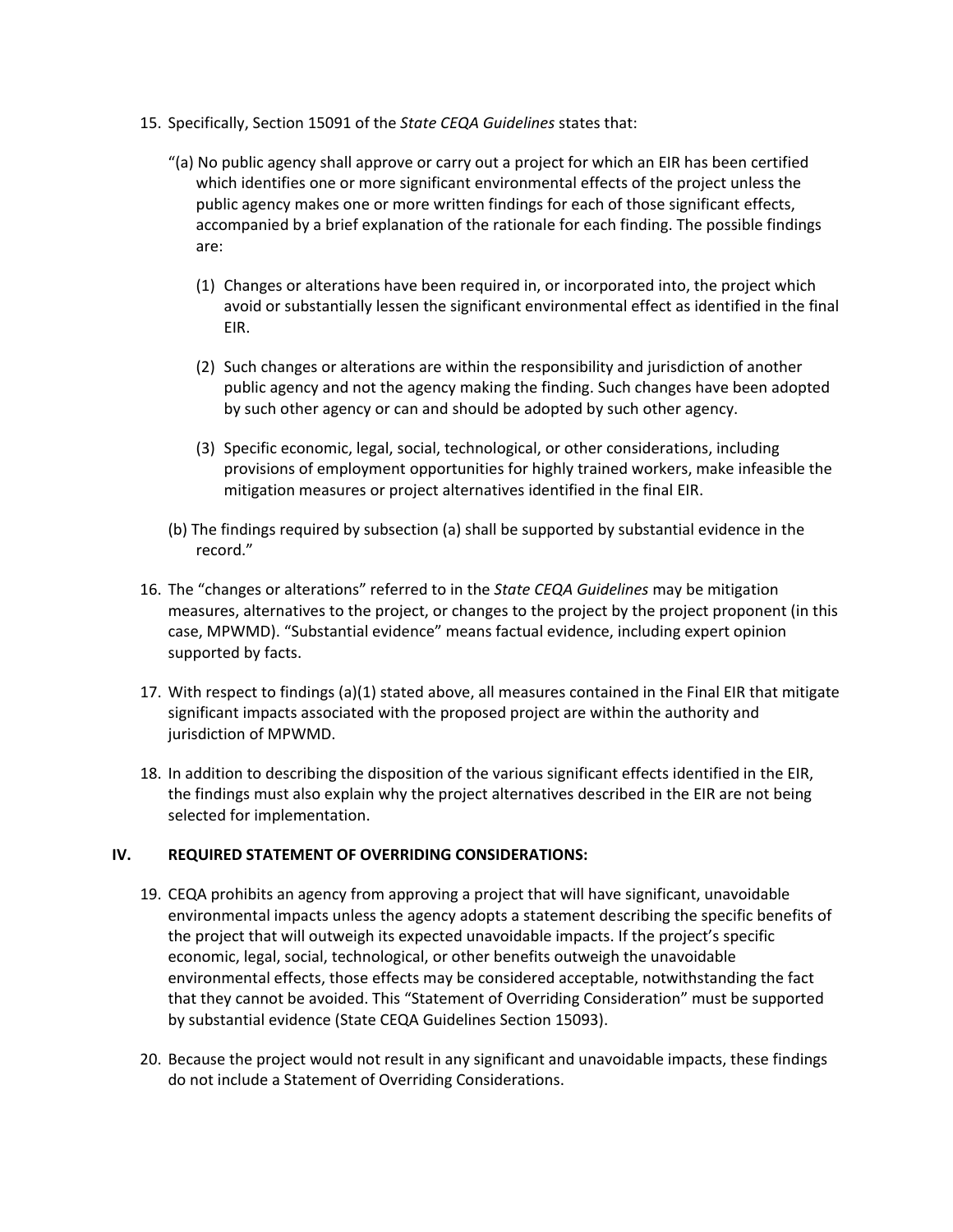#### **V. ENVIRONMENTAL REVIEW OF THE PROJECT**

- 21. The District finds and declares that the Final EIR has been completed in compliance with CEQA and the *State CEQA Guidelines*.
- 22. MPWMD issued a Notice of Preparation (NOP) on April 6, 2020, which was circulated to responsible agencies and interested groups and individuals for review and comment. A public scoping meeting was held remotely via Zoom $<sup>1</sup>$  $<sup>1</sup>$  $<sup>1</sup>$  on April 21, 2020 to assist MPWMD in</sup> determining the scope of the EIR. A 30-day public comment period, during which time the District received comments on the NOP, ended on May 6, 2020.
- 23. A Draft EIR was prepared for the project to analyze its environment effects. The Draft EIR was circulated for a 46-day public review period, from June 18, 2020 to August 3, 2020. A public meeting to receive oral comments on the Draft EIR was held via Zoom on July 9, 2020. In addition, the Zoom meeting was live broadcast on the local community access channel, AMP, as well as recorded and re-broadcast on July 13, 2020. Also, a hard copy of the Draft EIR was made available for curbside pick-up at the City of Monterey Public Library, 625 Pacific Street, Monterey, CA 93940, Tuesday through Saturday from 11 a.m. to 6 p.m.
- 24. MPWMD received written and oral comments on the Draft EIR during the public review period. MPWMD prepared responses to comments on environmental issues and made changes to the Draft EIR. The responses to comments, changes to the Draft EIR and additional information were published in the Final EIR and provided to commenting entities on or before October 7, 2020 in compliance with *State CEQA Guidelines* Section 15089.
- 25. At all public meetings/hearings, MPMWD staff and environmental consultants provided information about the project, the potential environmental impacts, and the CEQA review process. At each meeting/hearing members of the public had the opportunity to provide comments and express their concerns and interests for the project.
- 26. *State CEQA Guidelines* Section 15088.5 requires a lead agency to recirculate an EIR for further review and comment when significant new information is added to the EIR after public notice is given of the availability of the Draft EIR but before certification. New information added to an EIR is not "significant" unless the EIR is changed in a way that deprives the public of a meaningful opportunity to comment upon a substantial adverse environmental effect of the project or a feasible way to mitigate or avoid such an effect that the project proponent declines to implement. The *State CEQA Guidelines* provide examples of significant new information under this standard. Recirculation is not required where the new information added to the EIR merely clarified or amplifies or makes insignificant modifications in an adequate EIR. MPWMD finds that the Final EIR does not contain significant new information as defined in the *State CEQA Guidelines* and that recirculation of the Draft EIR, therefore, is not required.

#### **VI. THE ADMINISTRATIVE RECORD**

27. The administrative record upon which all findings and determinations related to the project are based includes the following:

<span id="page-8-0"></span><sup>&</sup>lt;sup>1</sup> On March 4, 2020 the Governor proclaimed a State of Emergency in California as a result of the threat of Coronavirus 2019 (COVID-19). On March 17, 2020 the Health Officer of the County of Monterey issued a Shelter In Place Order for the County of Monterey. As a result, the public scoping meeting and public meeting on the Draft EIR were held remotely via Zoom.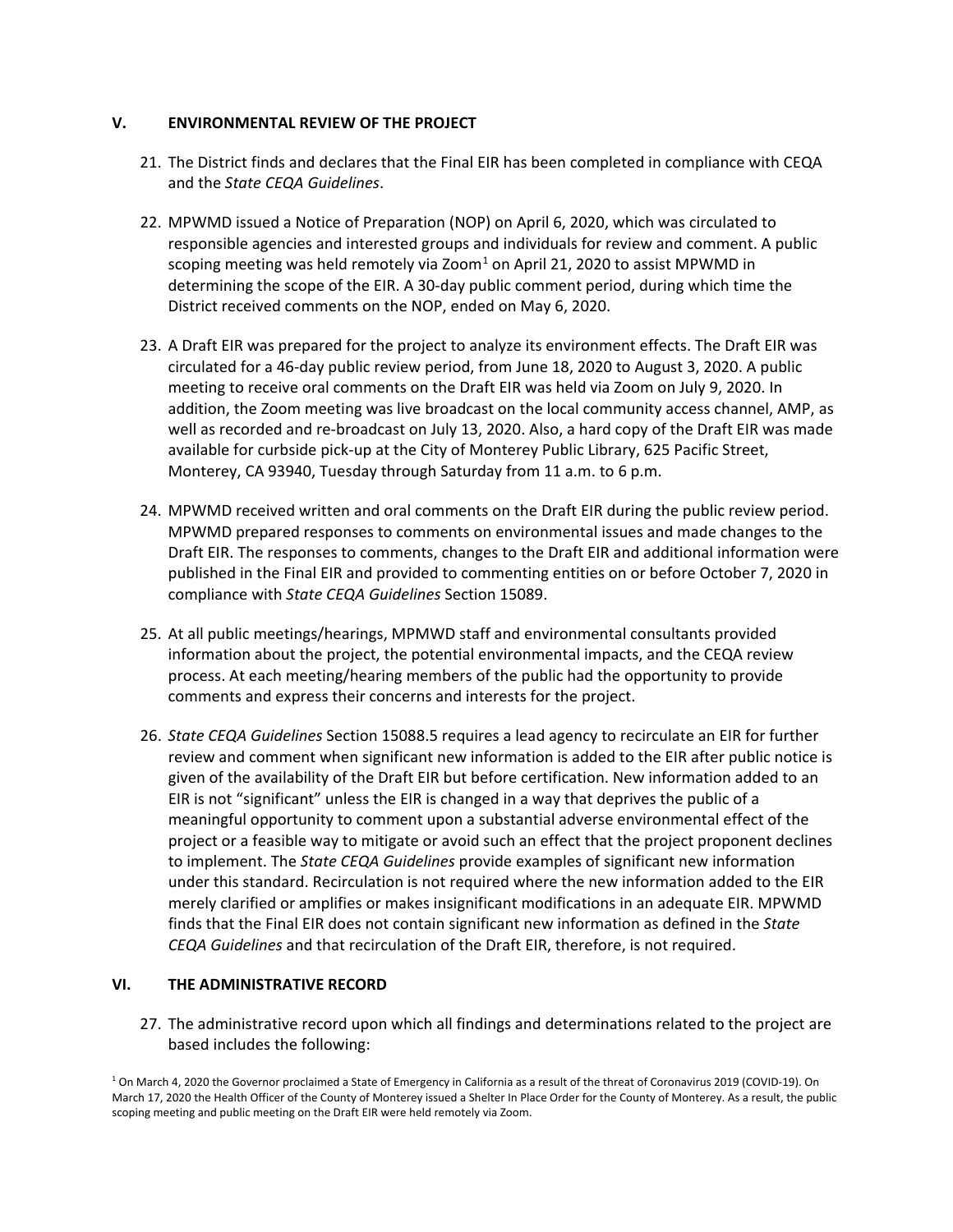- a. The EIR and all documents referenced in or relied upon by the EIR
- b. All information (including written evidence and testimony) provided by MPWMD staff related to the EIR, the proposed approvals, the project or its alternatives
- c. All information (including written evidence and testimony) presented to the MPWMD Board by the environmental consultant who prepared the EIR, or incorporated into reports presented to the MPWMD Board
- d. All information (including written evidence and testimony) presented to the MPWMD from other public agencies relating to the project or the EIR
- e. All information (including written evidence and testimony) presented at any public hearing or workshop related to the project and the EIR
- f. The Mitigation Monitoring and Reporting Plan for the project
- g. These findings for the project EIR
- h. All other documents comprising the record pursuant to Public Resources Code Section 21167.6(e)
- 28. The custodian of the documents and other materials that constitute the record of proceedings upon which the MPWMD's decision is based is David Stoldt, MPWMD General Manager, or his designee. Such documents and other materials are generally located at 5 Harris Court, Building G, Monterey CA 92940. In addition, these materials can be found online at [https://www.mpwmd.net/resources/measure-j-information/.](https://www.mpwmd.net/resources/measure-j-information/) District offices were closed to the public at the time of Draft EIR release due to the Shelter-In-Place Order for the County of Monterey. As a result, public access to these materials was offered via CD upon request or a hard copy could be viewed physically by appointment at the District offices.
- 29. These findings are based upon substantial evidence in the entire record before the Board. Any references to certain pages or sections of the EIR set forth in these findings are for ease of reference only and are not intended to provide an exhaustive list of the evidence relied upon for these findings.

#### **VII. CERTIFICATION OF THE EIR**

30. In accordance with CEQA as adopted by the MPWMD Board, MPWMD, as lead agency, certifies that the EIR has been completed in compliance with CEQA. MPWMD further certifies that it has reviewed and considered the information in the Potential Acquisition of Monterey Water System and District Boundary Adjustment EIR (State Clearinghouse number 2020040069) prior to approving the project. Similarly, MPWMD finds that it has reviewed the record prior to approving the project. By making these findings, MPWMD confirms, ratifies and adopts the findings and conclusions of the EIR, as supplemented and modified by the findings contained herein. The EIR and these findings represent the independent judgement and analysis of the MPWMD staff and Board.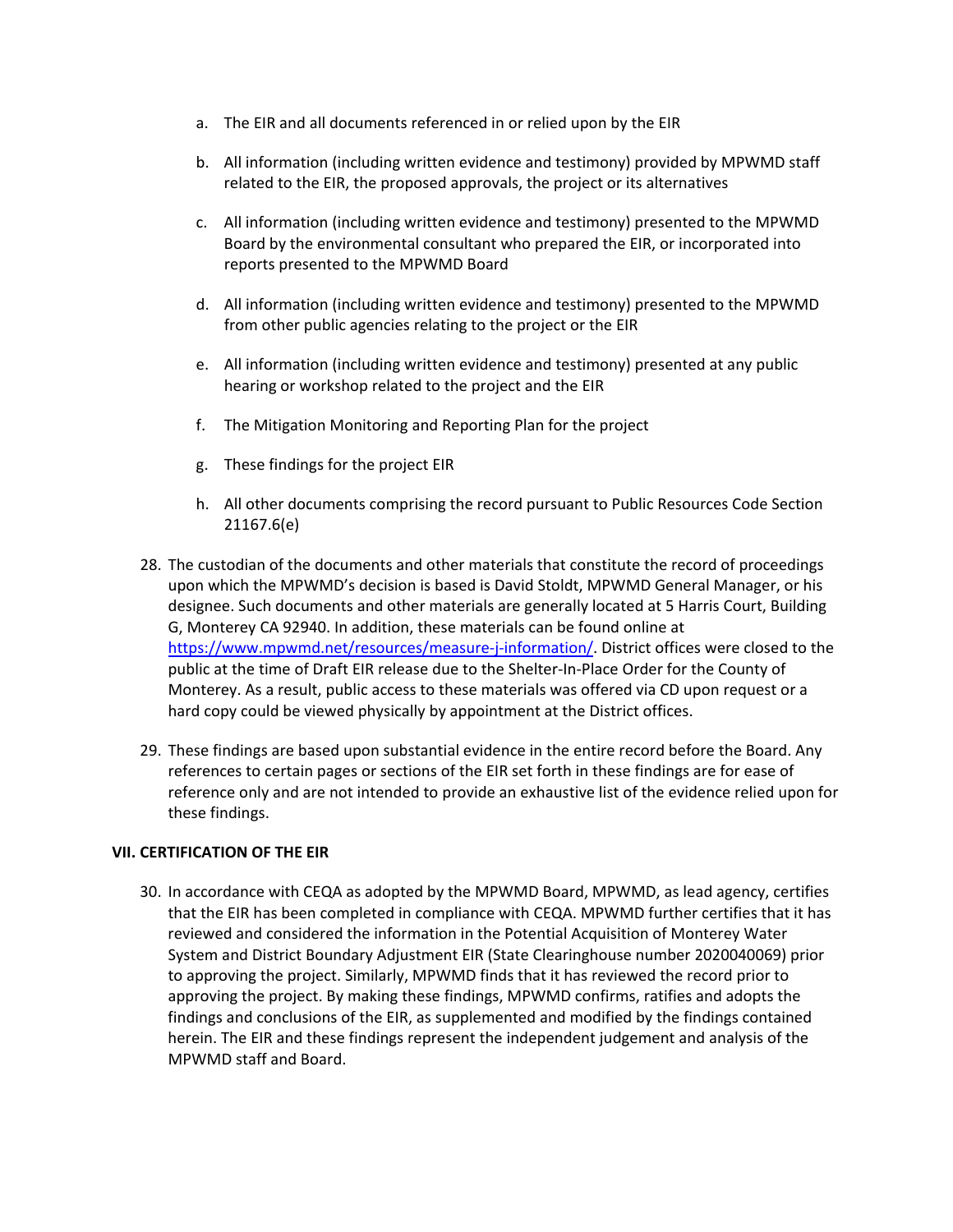31. The MPWMD Board certifies that the EIR is adequate to support the approval of the project. The EIR is adequate for each approval required for the project.

#### **VIII. MITIGATION MEASURE AND MMRP**

- 32. Public Resources Code Section 21081.6 and *State CEQA Guidelines* Section 15097 require MPWMD to adopt a monitoring or reporting program to ensure that the mitigation measure in the EIR is implemented. The MMRP is included as Exhibit A and is adopted by the MPWMD Board. The MMRP satisfies CEQA's requirements.
- 33. The mitigation measure recommended in the EIR and incorporated into the project are specific and enforceable. The MMRP adequately describes conditions, implementation, verification, a compliance schedule and reporting requirements to ensure the project complies with the adopted mitigation measure. The MMRP ensures that the mitigation measure is in place, as appropriate, throughout the life of the project. The mitigation measure described in Exhibit A, is incorporated into these findings as a condition of each of the approvals required for the project.
- 34. In accordance with Public Resources Code Section 21081 and *State CEQA Guidelines* Sections 15091 and 15092, the MPWMD Board adopts the findings and conclusions regarding impacts and mitigation measure that are set forth in the EIR, and summarized in Exhibit A. These findings do not repeat the full discussions of environmental impacts contained in the EIR. The MPWMD Board ratifies, adopts and incorporates the analysis, explanation, findings, responses to comments and conclusions of the EIR. The MPWMD Board adopts the reasoning of the EIR, of District staff reports, and District staff.
- 35. The MPWMD Board has, by its review of the evidence and analysis presented in the EIR and in the record, acquired a better understanding of the full scope of the environmental issues presented by the project. In turn, this understanding has enabled the MPWMD Board to make fully informed, thoroughly considered decisions on these important issues. These findings are based on a full appraisal of the EIR and the record, as well as other relevant information in the record of the proceedings for the project.

#### **IX. FINDINGS REGARDING SIGNFICANT AND UNAVOIDABLE AND POTENTIALLY SIGNIFICANT IMPACTS**

36. The project would not result in any significant and unavoidable impacts.

#### *Greenhouse Gas Emission*

- 37. Impact GHG-1. The proposed project would generate greenhouse gas (GHG) emissions that may have a significant impact on the environment, and implementation of Mitigation Measure GHG-1 would be required.
- **Finding:** MPWMD hereby makes finding (a)(1) as described in Finding 15, as stated in *State CEQA Guidelines* Section 15091 and as required by Public Resources Code Section 21081, with respect to the above-identified effect.

#### **Facts Supporting Findings:**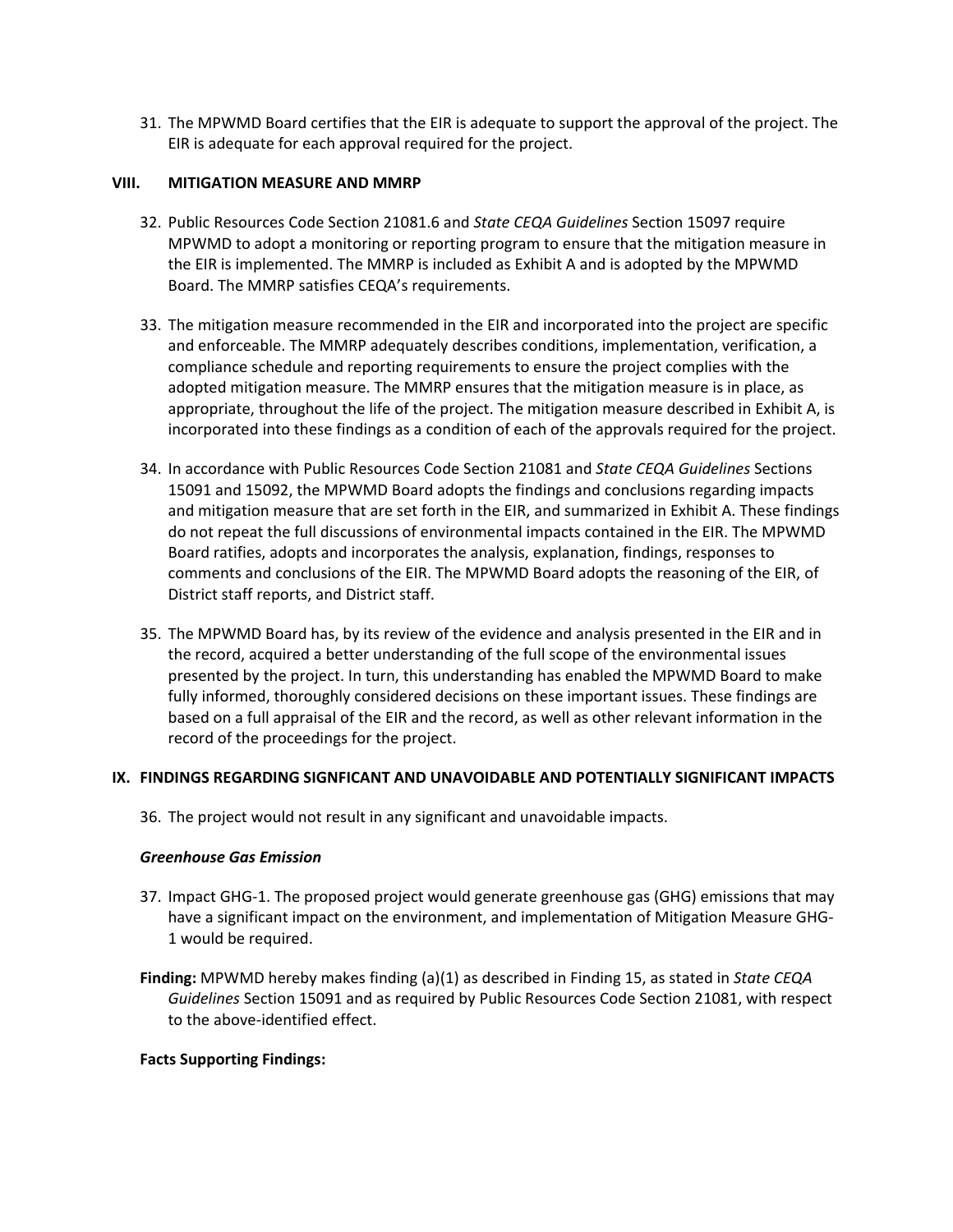- a. Mitigation Measure GHG-1 Greenhouse Gas Reduction Plan for Operational Emissions. The District shall prepare and implement a Greenhouse Gas Reduction Program that reduces the net increase in GHG emissions of 62.7 metric tons of carbon dioxide equivalents to net zero (i.e., carbon neutral) over the operational life of the proposed project. To meet the net zero requirement, the District must reduce its operational GHG emissions by 62.7 metric tons of carbon dioxide equivalents per year. Potential options include, but would not be limited to, those listed in Table 4.2-2 in Section 4.2, *Greenhouse Gas Emissions,* of the EIR.
- b. Implementation of the measure identified above will reduce this potentially significant impact to a less than significant level as defined by CEQA.
- 38. Impact GHG-2. The proposed project would be consistent with plans, policies, or regulations adopted for the purpose of reducing GHG emissions, and implementation of mitigation measure GHG-1 would be required.
- **Finding:** MPWMD hereby makes finding (a)(1) as described in Finding 15, as stated in State CEQA Guidelines Section 15091 and as required by Public Resources Code Section 21081, with respect to the above-identified effect.

#### **Facts Supporting Findings:**

- a. This impact would be mitigated by Mitigation Measure GHG-1, described above.
- b. Implementation of the measure identified above will reduce this potentially significant impact to a less than significant level as defined by CEQA.

#### **X. FINDINGS REGARDING ALTERNATIVES**

- 39. In accordance with *Laurel Hills Homeowners Assn. v. City Council* (1978) 83 Cal.App.3d 515, 520- 521, and *Rio Vista Farm Bureau v. County of Solano* (1992) 5 Cal.App.4th 351, 379, a finding on the feasibility of any of the alternatives is unnecessary. As such, a project may be approved without evaluation of the feasibility of alternatives if the proposed project incorporates mitigation measures that reduce all environmental effects to less than significant levels. The proposed project itself includes changes or alterations that have been required in, or incorporated into, the project to avoid or lessen to a less than significant level the significant environmental effects identified in the Final EIR and thus an analysis of feasibility is not required.
- 40. The MPWMD Board adopts the EIR's analysis and conclusions regarding alternatives eliminated from further consideration, both during the scoping process and in response to comments.
- 41. The EIR evaluated a reasonable range of alternatives to the original project that was described in the Draft EIR. These alternatives include (1) a No Project Alternative; (2) No Boundary Adjustment Alternative; (3) Private Third-Party Operator Alternative; (4) No Boundary Adjustment and Third-Party Operator Alternative. The analysis examined the environmental impacts of each alternative and the ability of each alternative to meet project objectives.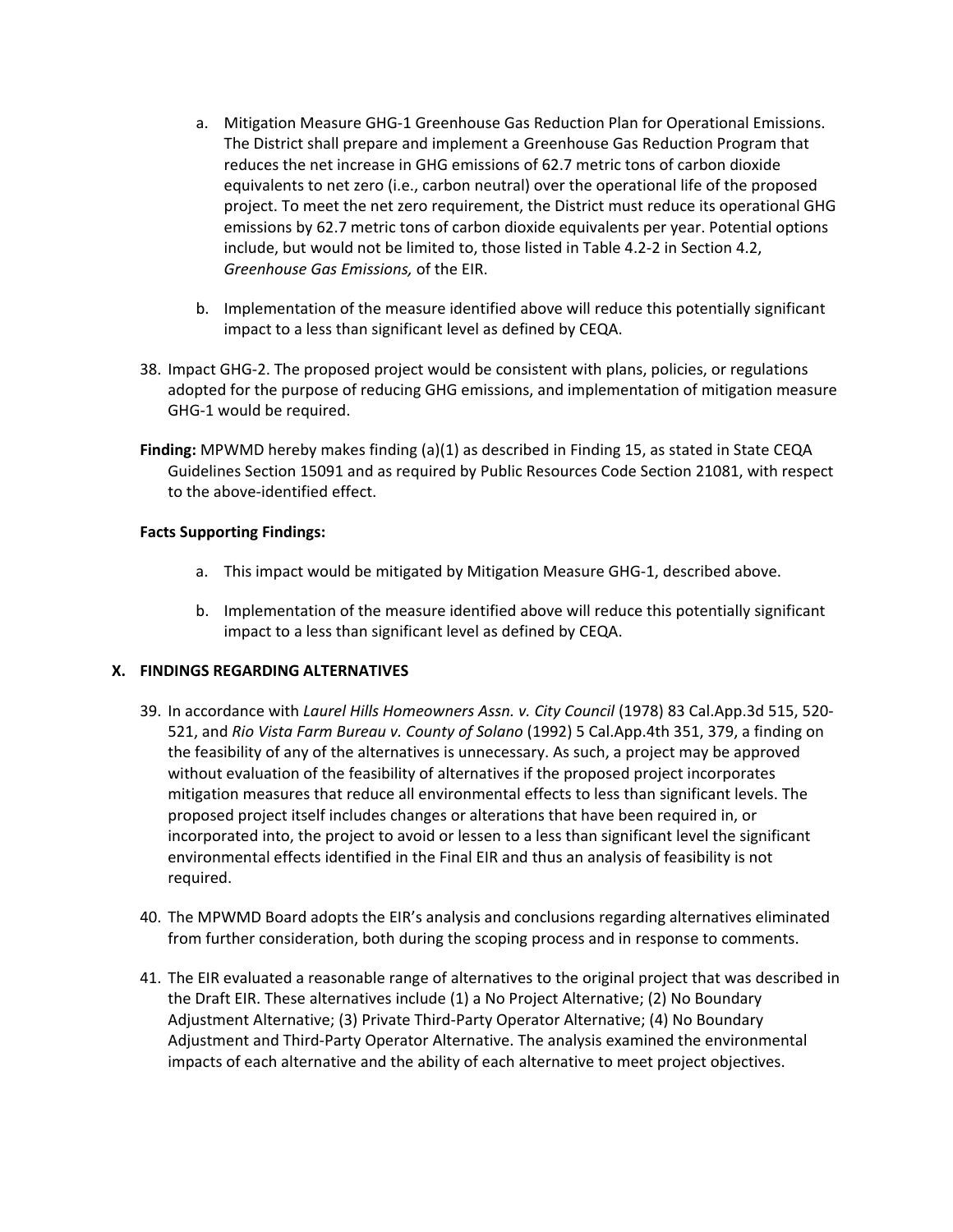- 42. MPWMD has evaluated a full range of alternatives in the EIR that have the potential to meet most of the basic project objectives and purpose as defined by Findings 9 and 10 above.
- 43. The MPWMD Board certifies that it has independently reviewed and considered the information on alternatives provided in the EIR and in the record. The EIR reflects the MPWMD Board's independent judgement as to alternatives. The MPWMD finds that the alternatives are not selected for the following reasons.
- 44. Alternative 1 (No Project Alternative) assumes that the proposed acquisition of the MWS by the District would not occur. Specifically, the District would not acquire CalAm's Main, Bishop, Hidden Hills, and Ryan Ranch water systems and associated assets, including water systems and production wells; utility plants; vehicles and equipment; water rights; water supply contracts; records, books, and accounts; and, easements, and rental property. In addition, since the District would not acquire the MWS, a boundary adjustment to annex service areas into the District would not be necessary and, therefore, would not occur under Alternative 1. Under this alternative, CalAm would continue to operate and maintain the MWS from its existing facilities, including the construction and operation of the Monterey Peninsula Water Supply Project Desalination Plant, if approved. Alternative 1 would avoid all the adverse effects associated with the project, but it would not in itself meet the project objectives because it would not allow the District to implement the purpose approved by the electorate in Measure J, nor result in the beneficial impacts that would occur under the proposed project. Specifically, the No Project Alternative would not:
	- Allow the citizens of the Monterey Peninsula to independently own and operate the water production and distribution system serving customers presently served by CalAm's MWS, 2) Provide greater transparency and accountability to residents and businesses on the Monterey Peninsula regarding potable water supplies, as well as increased customer service and reliability
	- Enhance customer service and responsiveness to affected CalAm customers
	- **Provide greater local control over the rate setting process and rate increases**
	- **Provide direct access to locally elected policy makers for water operations**
	- Allow the District to pursue funding and other financing alternatives available to public agencies for future infrastructure needs, including grants and financing options not available to a CPUC-regulated, privately-owned utility
	- Ensure better coordination amongst local governmental decisions involving land use, emergency services, policy, the location and need for capital improvements, and overall planning in the water context
- 45. Alternative 2 (No Boundary Adjustment Alternative) assumes that the proposed acquisition of the MWS by the District would proceed but that the application to annex areas outside of the District's boundaries would not be approved by LAFCO. Instead, the District's boundaries would remain the same. Areas outside of the District's boundaries that would be annexed under the proposed project - including approximately 33 residential connections within the Main component of the MWS in the Yankee Point area and approximately 10 residential connections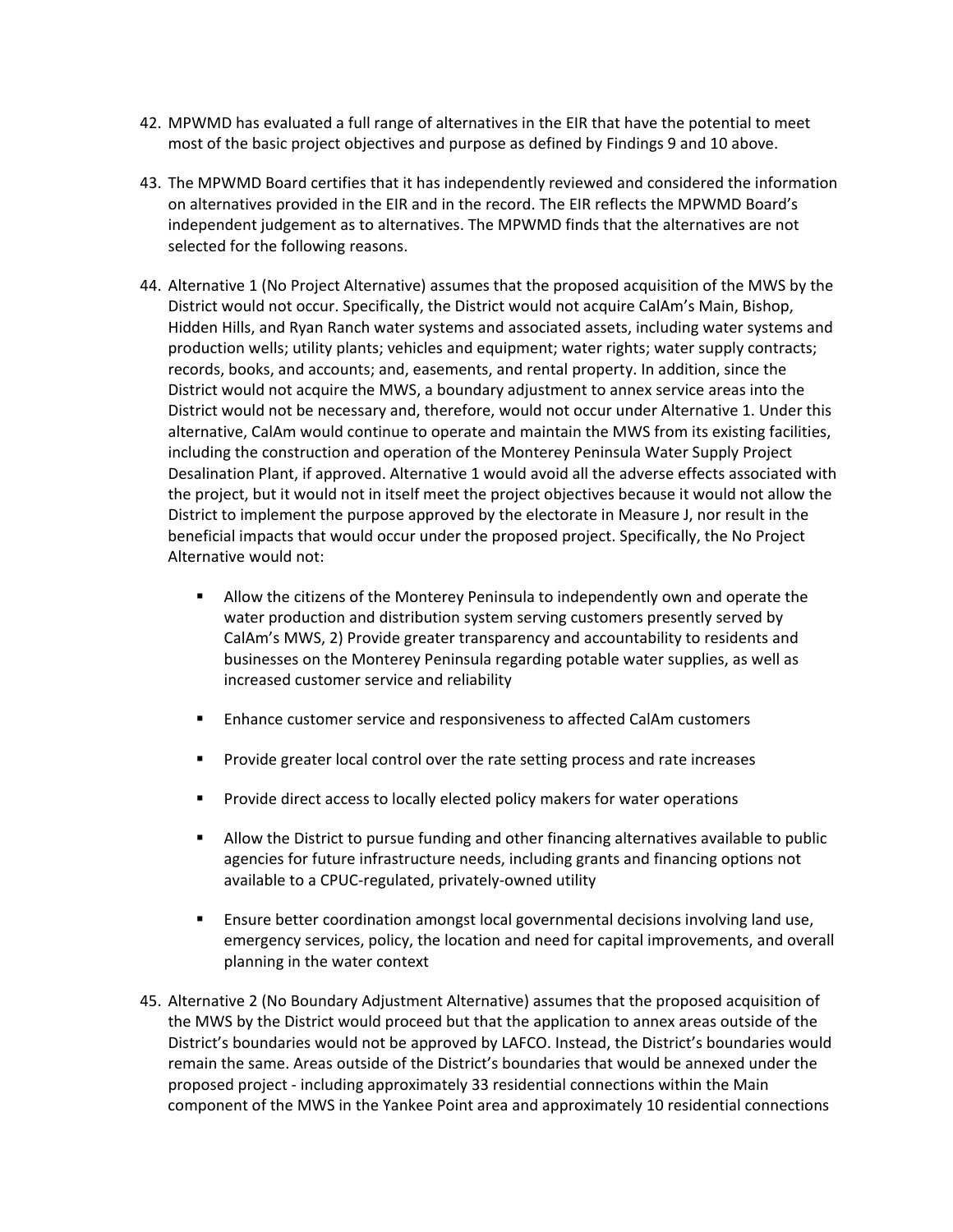in the Hidden Hills component of the MWS - would still be acquired from CalAm by the District under this alternative. However, rather than through an annexation, service by the District would occur under a contract agreement. As a result, operation and maintenance of these areas outside the District would be the same as for the proposed project, however, the governance structure would be different.

Although Alternative 2 would result in a similar level of environmental impacts as the proposed project, Alternative 2 would not meet all the project objectives as directed by Measure J. Specifically under Alternative 2, project objectives would be met in areas that are currently within the District service area. However, areas outside of District boundaries would not be annexed, and therefore, customers in those areas would not be allowed to vote for the District Board and would not have direct contact through their municipal elected officials as they would if those areas were annexed. As a result, Alternative 2 would not meet the following objectives for customers outside of District boundaries: provide direct access to locally elected policy makers for water operations; allow the District to pursue funding and other financing alternatives available to public agencies for future infrastructure needs, including grants and financing options not available to a CPUC-regulated, privately-owned utility; and, ensure better coordination amongst local governmental decisions involving land use, emergency services, policy, the location and need for capital improvements, and overall planning in the water context. Alternative 2 would meet the following objectives for citizens outside the District boundaries: provide greater transparency and accountability to residents and businesses on the Monterey Peninsula regarding potable water supplies, as well as increased customer service and reliability; enhance customer service and responsiveness to affected CalAm customers; and provide greater local control over the rate setting process and rate increases.

- 46. Alternative 3 (Private Third-Party Operator Alternative) assumes that the proposed acquisition of the MWS by the District would proceed but that CalAm would not make its existing employees available for integration into the District. Instead a private third-party operator would be contracted by the District to operate and maintain the system. The third-party operator would work out of the same operations and maintenance facilities and require the same number of employees to service the MWS (approximately 87 employees) as for the proposed project. Further, it is assumed employees hired by the third-party contractor would be domiciled locally. The size of the system and the associated infrastructure would be the same for Alternative 3 as under the proposed project and no substantial construction would occur. Therefore, operation and maintenance of the system would remain the same as for the proposed project, just performed by a third-party operator and not the District. This alternative still would achieve all of the stated project objectives, since the District would still acquire the system and operation and maintenance would remain the same. However, the water pricing reductions would not be as pronounced, due to the additional fees required to hire a third-party operator. Therefore, the purpose stated in Measure J "to ensure the long-term sustainability, adequacy, reliability, cost-effectiveness and quality of water service within the Monterey Peninsula Water Management District area, to lower the cost of service to ratepayers…" would not be as fully realized as for the proposed project.
- 47. Alternative 4 (No Boundary Adjustment and Third-Party Operator Alternative) assumes that the proposed acquisition of the MWS by the District would proceed, but that the application to annex areas outside the District's boundaries would not be approved by LAFCO and the District would hire a private third-party operator to operate and maintain the system. Similar to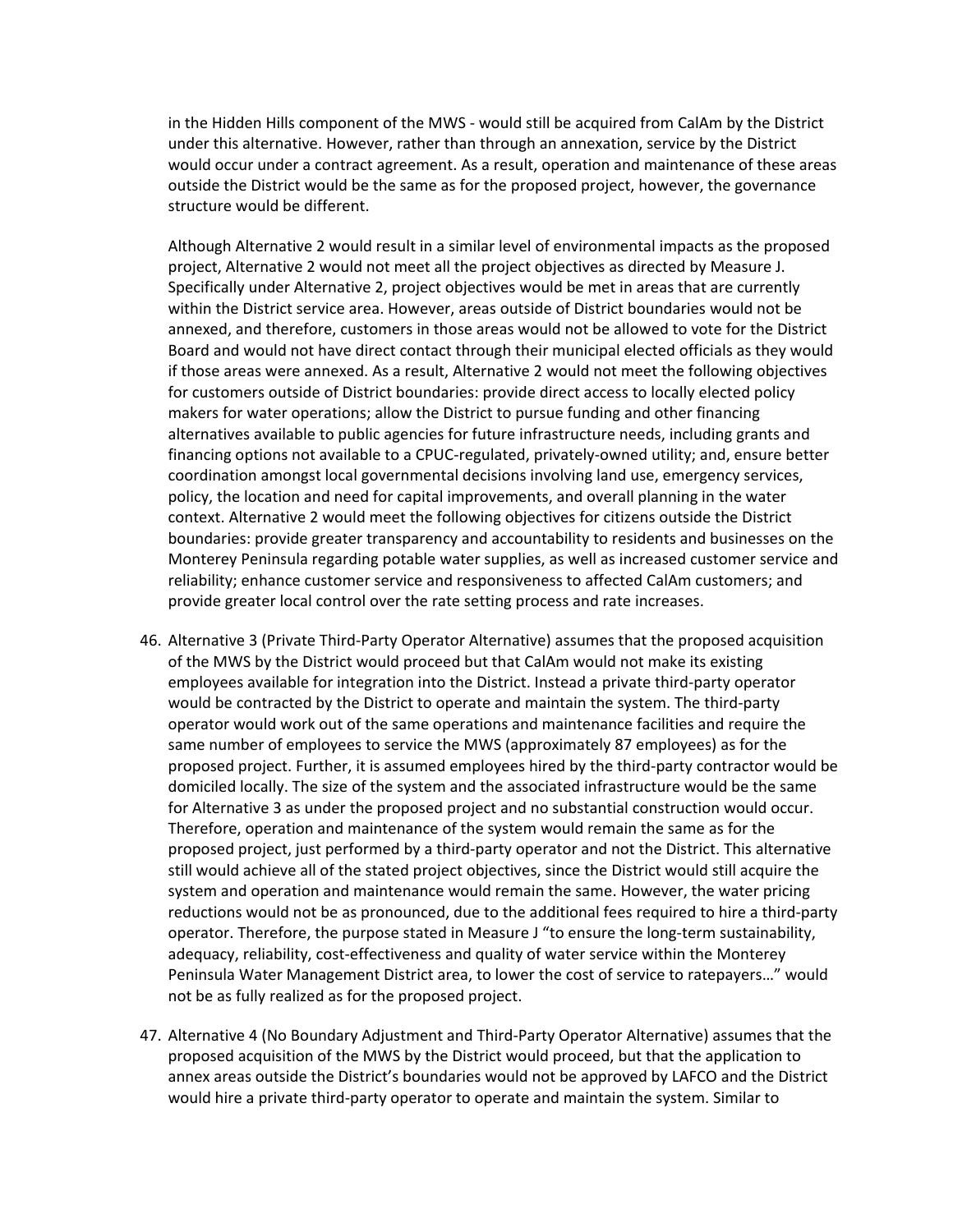Alternative 2, the District's boundaries would remain the same and areas outside the District would be served under contract agreement. Similar to Alternative 3, a third-party operator would be contracted by the District to operate and maintain the system, including areas within the District service area and areas outside the District's service area served under contract. Under this alternative, operation and maintenance of the system would remain the same. Therefore, the same number of employees would be retained by the third-party contractor as under the proposed project. Further, it is assumed employees hired by the third-party contractor would be domiciled locally. Similar to Alternative 2, this alternative would not fully realize all of the project objectives because it would not allow the District to fully implement the purpose approved by the electorate in Measure J in these areas that are not annexed. Similar to Alternative 3, water pricing reductions would be less pronounced. Therefore, the purpose stated in Measure J to "to ensure the long-term sustainability, adequacy, reliability, cost-effectiveness and quality of water service within the Monterey Peninsula Water Management District area, to lower the cost of service to ratepayers…" would not be as fully realized as for the proposed project.

48. Due to the factors described above, none of the project alternatives are more desirable than the proposed project with consideration to environmental effects, project objectives, and other factors. Alternative 1 (No Project) would not meet the project objectives. Alternatives 2, 3 and 4 do not fully meet as many of the project objectives (i.e., the project purpose as defined under Measure J). The proposed project itself includes changes or alterations that have been required in, or incorporated into, the project to avoid or lessen to a less than significant level the significant environmental effects identified in the Final EIR and thus an analysis of feasibility is not required as outlined in Finding 39 above. As a result, MPWMD finds that none of the alternatives are more desirable than the proposed project, and that the proposed project better meets the project objectives with less than significant impacts after mitigation.

#### **XI. ULTIMATE FINDINGS AND CONCLUSIONS**

- 49. The MPWMD Board therefore finds that:
	- a. The proposed project is consistent with the goals and objectives of Measure J
	- b. The EIR for the proposed project adequately describes the project impacts and one mitigation measure that would reduce effects to a less than significant level and can be relied upon by the MPWMD Board for decision making purposes.
	- c. The proposed project best meets the objectives of the MPWMD Board of Directors when compared to the project alternatives. Therefore, the proposed project should be approved by the MPWMD Board.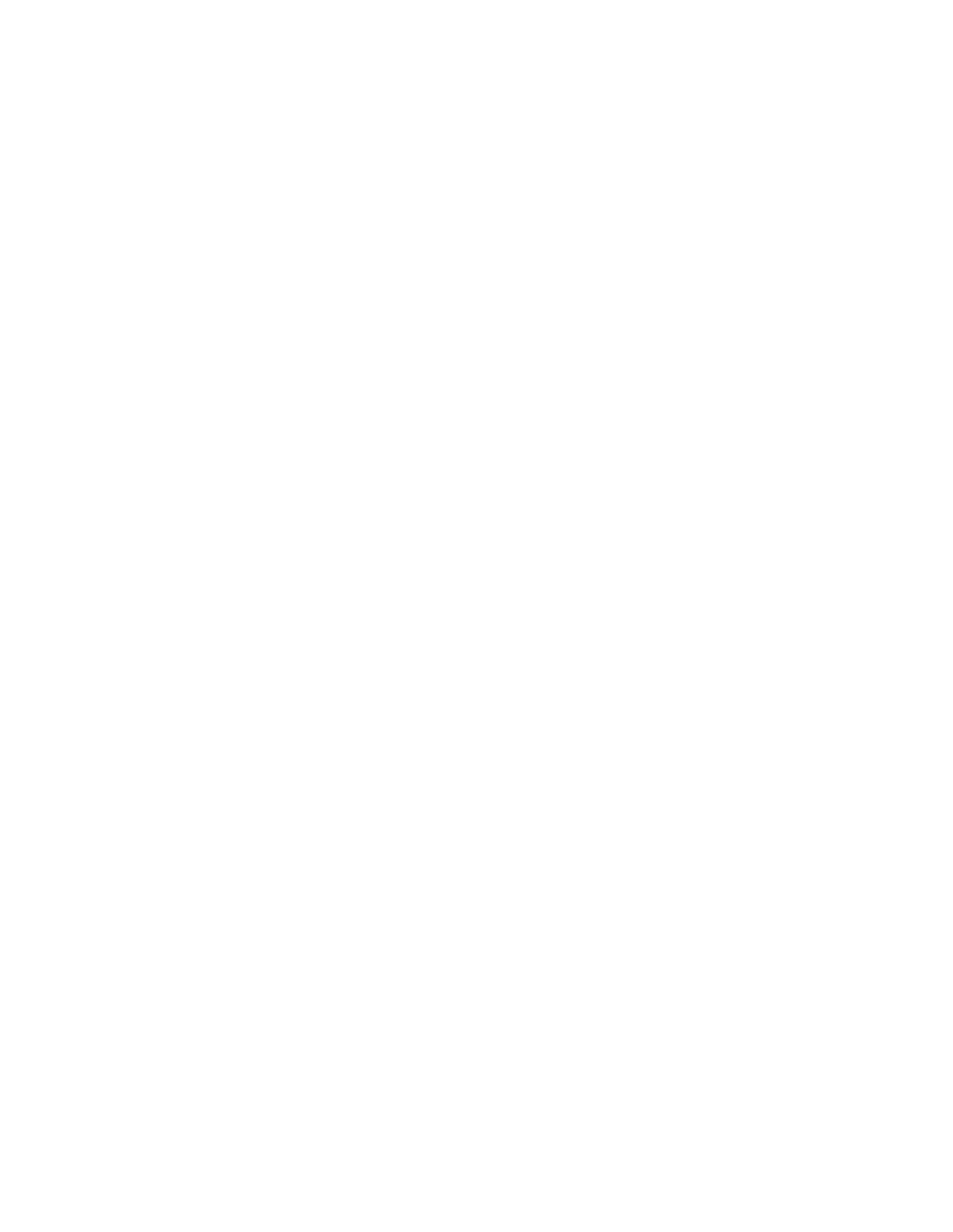#### **EXHIBIT A**

**MITIGATION MONITORING AND REPORTING PLAN**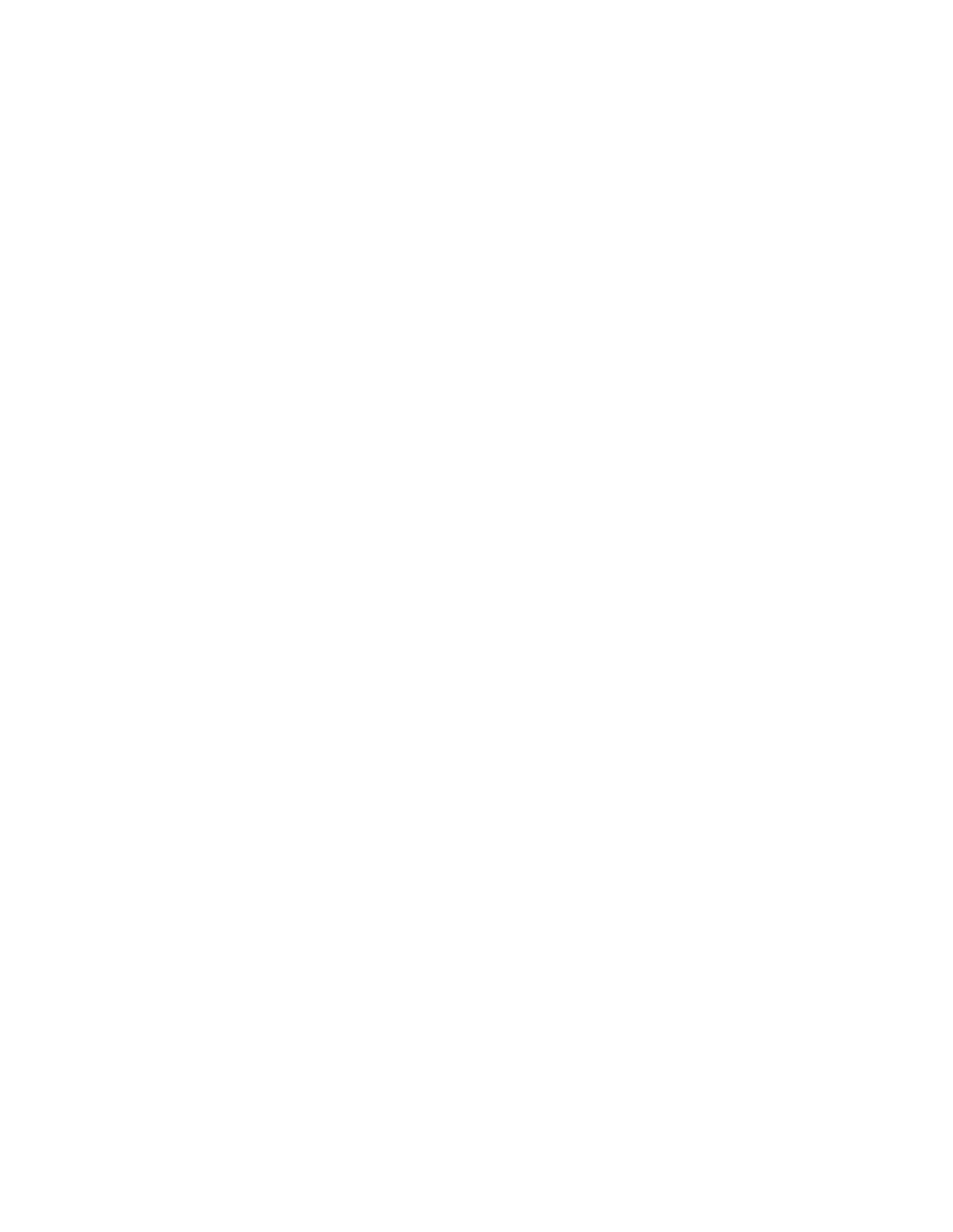# **Mitigation Monitoring and Reporting Program**

CEQA requires that a reporting or monitoring program be adopted for the conditions of project approval that are necessary to mitigate or avoid significant effects on the environment (Public Resources Code 21081.6). This mitigation monitoring and reporting program is intended to track and ensure compliance with adopted mitigation measures during the project implementation phase. For each mitigation measure recommended in the Final Environmental Impact Report (Final EIR), specifications are made herein that identify the action required, the monitoring that must occur, and the agency or department responsible for oversight.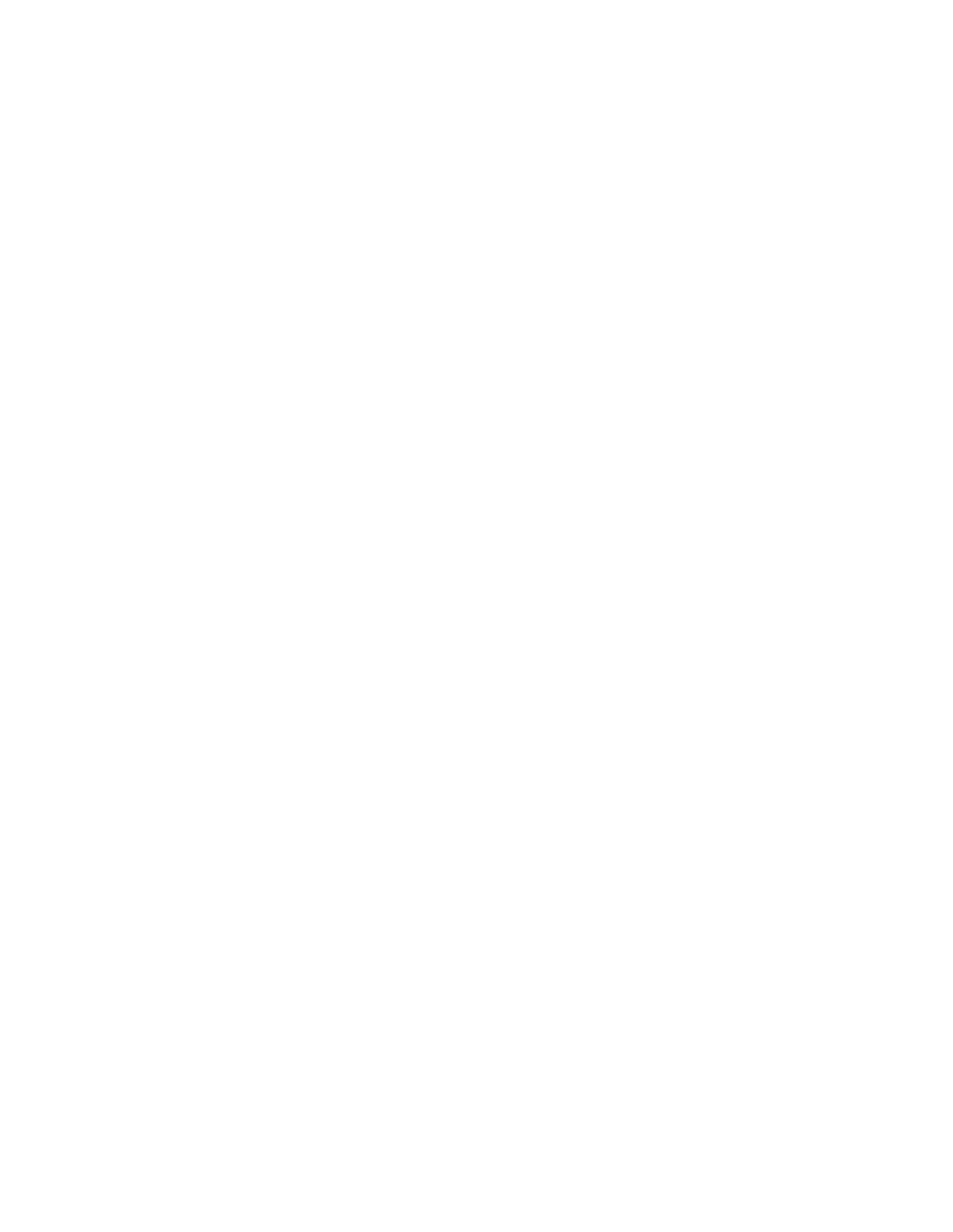| <b>Mitigation Measure/</b><br><b>Condition of Approval</b>                                                                                                                                                                                                                                                                                                      |                                                                                                                                                                                                                                                                                                                                                     | <b>Action Required</b>                                                       | Monitoring<br><b>Timing</b>                            | <b>Monitoring</b> | Responsible<br>Agency | <b>Compliance Verification</b> |      |                 |  |
|-----------------------------------------------------------------------------------------------------------------------------------------------------------------------------------------------------------------------------------------------------------------------------------------------------------------------------------------------------------------|-----------------------------------------------------------------------------------------------------------------------------------------------------------------------------------------------------------------------------------------------------------------------------------------------------------------------------------------------------|------------------------------------------------------------------------------|--------------------------------------------------------|-------------------|-----------------------|--------------------------------|------|-----------------|--|
|                                                                                                                                                                                                                                                                                                                                                                 |                                                                                                                                                                                                                                                                                                                                                     |                                                                              |                                                        | <b>Frequency</b>  |                       | <b>Initial</b>                 | Date | <b>Comments</b> |  |
|                                                                                                                                                                                                                                                                                                                                                                 | <b>Greenhouse Gas Emissions</b>                                                                                                                                                                                                                                                                                                                     |                                                                              |                                                        |                   |                       |                                |      |                 |  |
|                                                                                                                                                                                                                                                                                                                                                                 | GHG-1 Greenhouse Gas Reduction Plan for Operational Emissions                                                                                                                                                                                                                                                                                       |                                                                              |                                                        |                   |                       |                                |      |                 |  |
| The District shall prepare and implement a<br>Greenhouse Gas Reduction Program that reduces<br>the net increase in GHG emissions of 62.7 metric<br>tons of carbon dioxide equivalents to net zero (i.e.,<br>carbon neutral) over the operational life of the<br>proposed project. To meet the net zero<br>requirement, the District must reduce its operational |                                                                                                                                                                                                                                                                                                                                                     | Prepare a Greenhouse Gas<br>Reduction Program for net zero<br>GHG emissions. | Within 30 days of<br>eminent domain<br>judgment filing | Once              | District              |                                |      |                 |  |
| below.                                                                                                                                                                                                                                                                                                                                                          | GHG emissions by 62.7 metric tons of carbon dioxide<br>equivalents per year. Potential options include, but<br>would not be limited to, those listed in Table 4.2-2 in<br>Section 4.2, Greenhouse Gas Emissions, and shown                                                                                                                          | Implement final Greenhouse Gas<br><b>Reduction Program</b>                   | After acquisition                                      | Ongoing           | <b>District</b>       |                                |      |                 |  |
| <b>Table 4.2-2</b>                                                                                                                                                                                                                                                                                                                                              | <b>Summary of GHG Mitigation Options</b>                                                                                                                                                                                                                                                                                                            |                                                                              |                                                        |                   |                       |                                |      |                 |  |
| Source<br>Category                                                                                                                                                                                                                                                                                                                                              | <b>Mitigation Measure</b>                                                                                                                                                                                                                                                                                                                           |                                                                              |                                                        |                   |                       |                                |      |                 |  |
| Mobile<br>Source                                                                                                                                                                                                                                                                                                                                                | Convert some or all the District's existing<br>and/or proposed vehicle fleet to be<br>powered by alternative low-carbon fuels,<br>electricity, fuel cells, and/or other<br>technologies.                                                                                                                                                            |                                                                              |                                                        |                   |                       |                                |      |                 |  |
|                                                                                                                                                                                                                                                                                                                                                                 | Install electric vehicle chargers and/or<br>other alternative fueling stations at<br>existing and/or proposed District facilities.                                                                                                                                                                                                                  |                                                                              |                                                        |                   |                       |                                |      |                 |  |
|                                                                                                                                                                                                                                                                                                                                                                 | Require all employees with driving duties<br>to participate in a mandatory training<br>program that provides information on<br>ways to improve fuel economy, such as<br>slow acceleration, removing unnecessary<br>loads from vehicles, limiting idling,<br>reducing air conditioning use, using cruise<br>control, and carpooling with colleagues. |                                                                              |                                                        |                   |                       |                                |      |                 |  |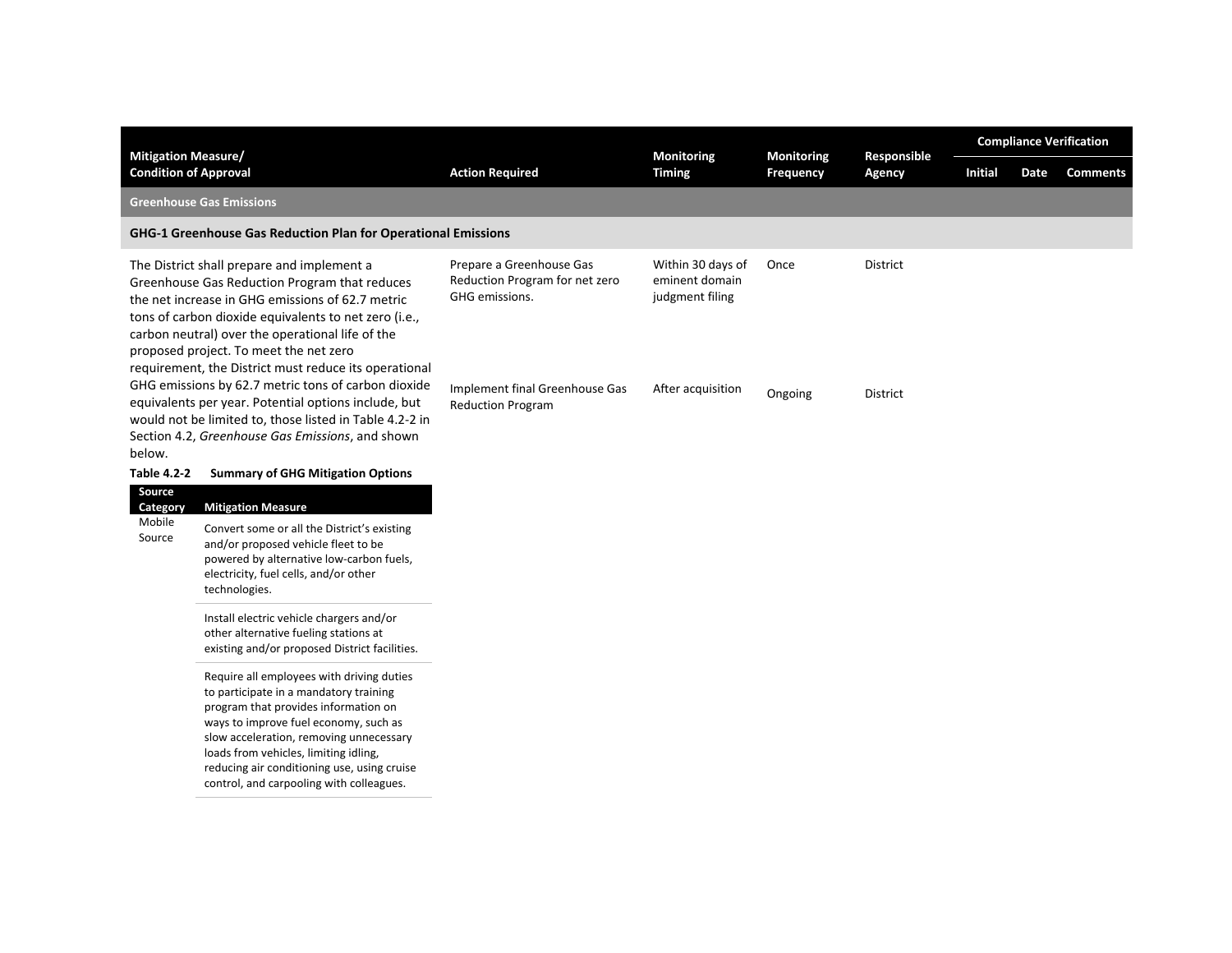| <b>Mitigation Measure/</b>                                                                                                                                                                                                                                                                                                                                                                                                                                                                                                                                                                                                                                                                                                          | <b>Action Required</b> | <b>Monitoring</b> | <b>Monitoring</b> |                       | <b>Compliance Verification</b> |      |                 |  |
|-------------------------------------------------------------------------------------------------------------------------------------------------------------------------------------------------------------------------------------------------------------------------------------------------------------------------------------------------------------------------------------------------------------------------------------------------------------------------------------------------------------------------------------------------------------------------------------------------------------------------------------------------------------------------------------------------------------------------------------|------------------------|-------------------|-------------------|-----------------------|--------------------------------|------|-----------------|--|
| <b>Condition of Approval</b>                                                                                                                                                                                                                                                                                                                                                                                                                                                                                                                                                                                                                                                                                                        |                        | <b>Timing</b>     | Frequency         | Responsible<br>Agency | <b>Initial</b>                 | Date | <b>Comments</b> |  |
| Implement a transportation demand<br>management program for employees,<br>which may include the following measures:<br>■ Priority parking for carpools, vanpools,<br>and alternatively fueled vehicles<br>Subsidized transit passes for<br>٠<br>employees<br>Retention of a transportation demand<br>$\blacksquare$<br>management coordinator or creation<br>of a website to provide transit<br>information and/or coordinate<br>ridesharing<br>Additional bicycle parking and/or<br>$\blacksquare$<br>shower and changing facilities<br><b>Bicycle sharing</b><br>٠<br>Emergency ride home program<br>٠<br>Telecommuting or flexible schedule<br>٠<br>options to reduce transit time, vehicle<br>miles traveled, and GHG emissions |                        |                   |                   |                       |                                |      |                 |  |
| Replace existing and/or proposed District<br>facilities with more energy-efficient<br>equipment.                                                                                                                                                                                                                                                                                                                                                                                                                                                                                                                                                                                                                                    |                        |                   |                   |                       |                                |      |                 |  |
| Replace diesel-, natural gas- and propane-<br>fueled equipment with electric equivalents<br>at existing and/or proposed District<br>facilities                                                                                                                                                                                                                                                                                                                                                                                                                                                                                                                                                                                      |                        |                   |                   |                       |                                |      |                 |  |
| Convert interior and exterior lighting at<br>existing and/or proposed District facilities<br>to high-efficacy luminaires, including light<br>emitting diodes (LED)                                                                                                                                                                                                                                                                                                                                                                                                                                                                                                                                                                  |                        |                   |                   |                       |                                |      |                 |  |
| Utilize automated lighting controls for<br>indoor/outdoor lighting at existing and/or<br>proposed District facilities                                                                                                                                                                                                                                                                                                                                                                                                                                                                                                                                                                                                               |                        |                   |                   |                       |                                |      |                 |  |
| Switch to renewable gas (biogas) for<br>facilities and equipment that cannot be<br>replaced by electric equipment                                                                                                                                                                                                                                                                                                                                                                                                                                                                                                                                                                                                                   |                        |                   |                   |                       |                                |      |                 |  |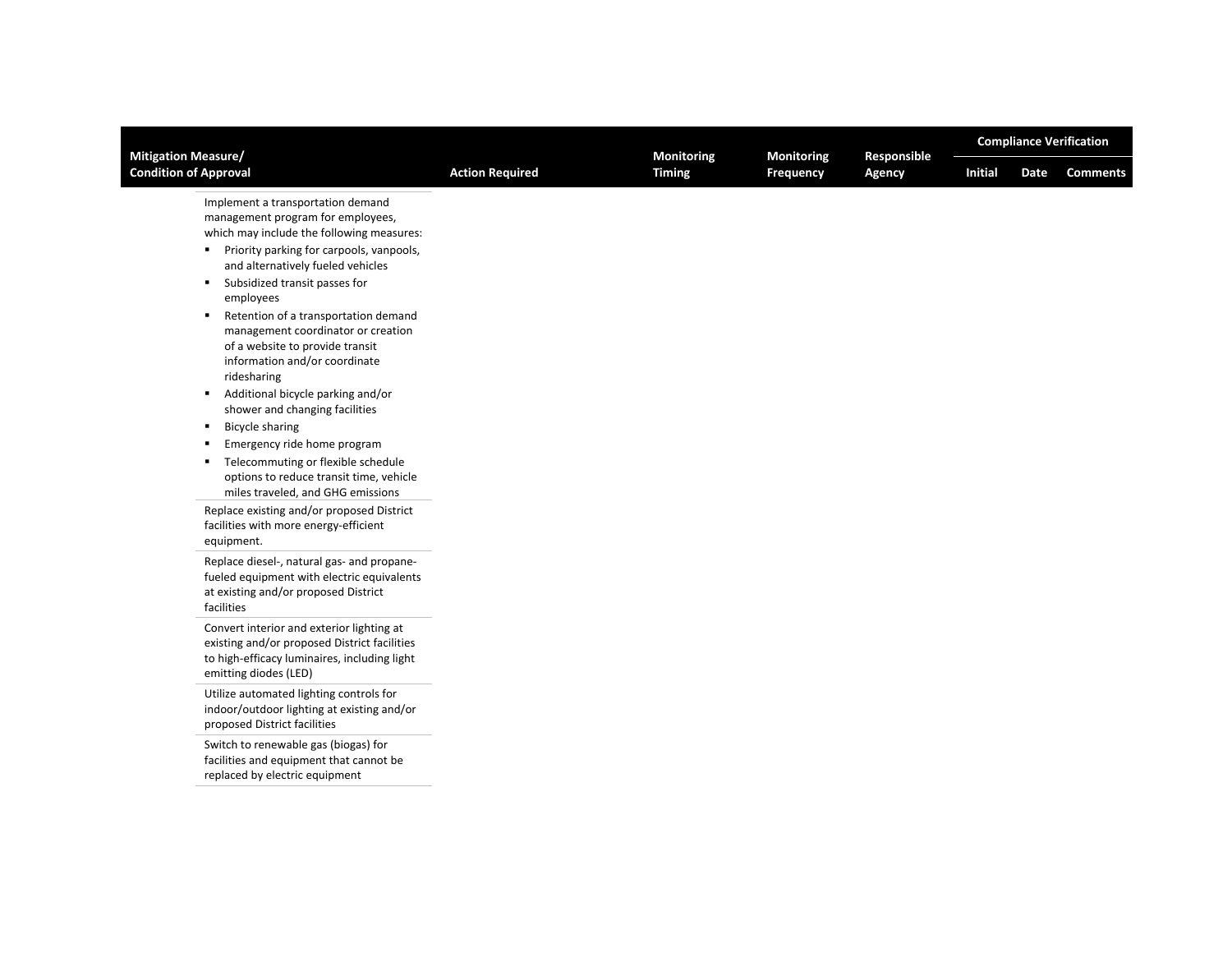|                                                            |                                                                                                                                                                                                                                                                                                              |                        | <b>Monitoring</b> | Monitoring       | Responsible | <b>Compliance Verification</b> |      |                 |  |
|------------------------------------------------------------|--------------------------------------------------------------------------------------------------------------------------------------------------------------------------------------------------------------------------------------------------------------------------------------------------------------|------------------------|-------------------|------------------|-------------|--------------------------------|------|-----------------|--|
| <b>Mitigation Measure/</b><br><b>Condition of Approval</b> |                                                                                                                                                                                                                                                                                                              | <b>Action Required</b> | <b>Timing</b>     | <b>Frequency</b> | Agency      | <b>Initial</b>                 | Date | <b>Comments</b> |  |
|                                                            | Schedule times of high pumping to<br>coincide with times of high renewable<br>energy availability and low demand                                                                                                                                                                                             |                        |                   |                  |             |                                |      |                 |  |
| Waste <sup>1</sup>                                         | Implement a program to separate organic<br>waste from other materials and contract<br>with local waste disposal companies to<br>route organic waste to food recovery<br>centers, anaerobic digestion, or<br>composting facilities<br>Develop and implement net zero waste<br>programs at District facilities |                        |                   |                  |             |                                |      |                 |  |
| Water <sup>1</sup>                                         | Expand targeted outreach programs to<br>install water efficient landscapes, irrigation<br>systems, appliances, and fixtures through<br>the use of a rebate program                                                                                                                                           |                        |                   |                  |             |                                |      |                 |  |
| Vegetation                                                 | Plant trees in the District's service area                                                                                                                                                                                                                                                                   |                        |                   |                  |             |                                |      |                 |  |
| Change                                                     |                                                                                                                                                                                                                                                                                                              |                        |                   |                  |             |                                |      |                 |  |
| Carbon                                                     | Directly undertake or fund activities that                                                                                                                                                                                                                                                                   |                        |                   |                  |             |                                |      |                 |  |
| Offsets                                                    | reduce or sequester GHG emissions<br>("Direct Reduction Activities") and retire<br>the associated "GHG Mitigation Reduction<br>Credits." A "GHG Mitigation Reduction                                                                                                                                         |                        |                   |                  |             |                                |      |                 |  |
|                                                            | Credit" shall mean an instrument issued<br>by an Approved Registry and shall                                                                                                                                                                                                                                 |                        |                   |                  |             |                                |      |                 |  |
|                                                            | represent the estimated reduction or<br>sequestration of 1 MT of CO2e that shall<br>be achieved by a Direct Reduction Activity<br>that is not otherwise required (CEQA<br>Guidelines Section 15126.4[c][3]). A "GHG                                                                                          |                        |                   |                  |             |                                |      |                 |  |
|                                                            | Mitigation Reduction Credit" must<br>achieve GHG emission reductions that are<br>real, permanent, quantifiable, verifiable,<br>enforceable, and in addition to any GHG                                                                                                                                       |                        |                   |                  |             |                                |      |                 |  |
|                                                            | emission reduction required by law or<br>regulation or any other GHG emission<br>reduction that otherwise would occur in<br>accordance with the criteria set forth in                                                                                                                                        |                        |                   |                  |             |                                |      |                 |  |
|                                                            | the California Air Resources Board's most<br>recent Process for the Review and<br>Approval of Compliance Offset Protocols                                                                                                                                                                                    |                        |                   |                  |             |                                |      |                 |  |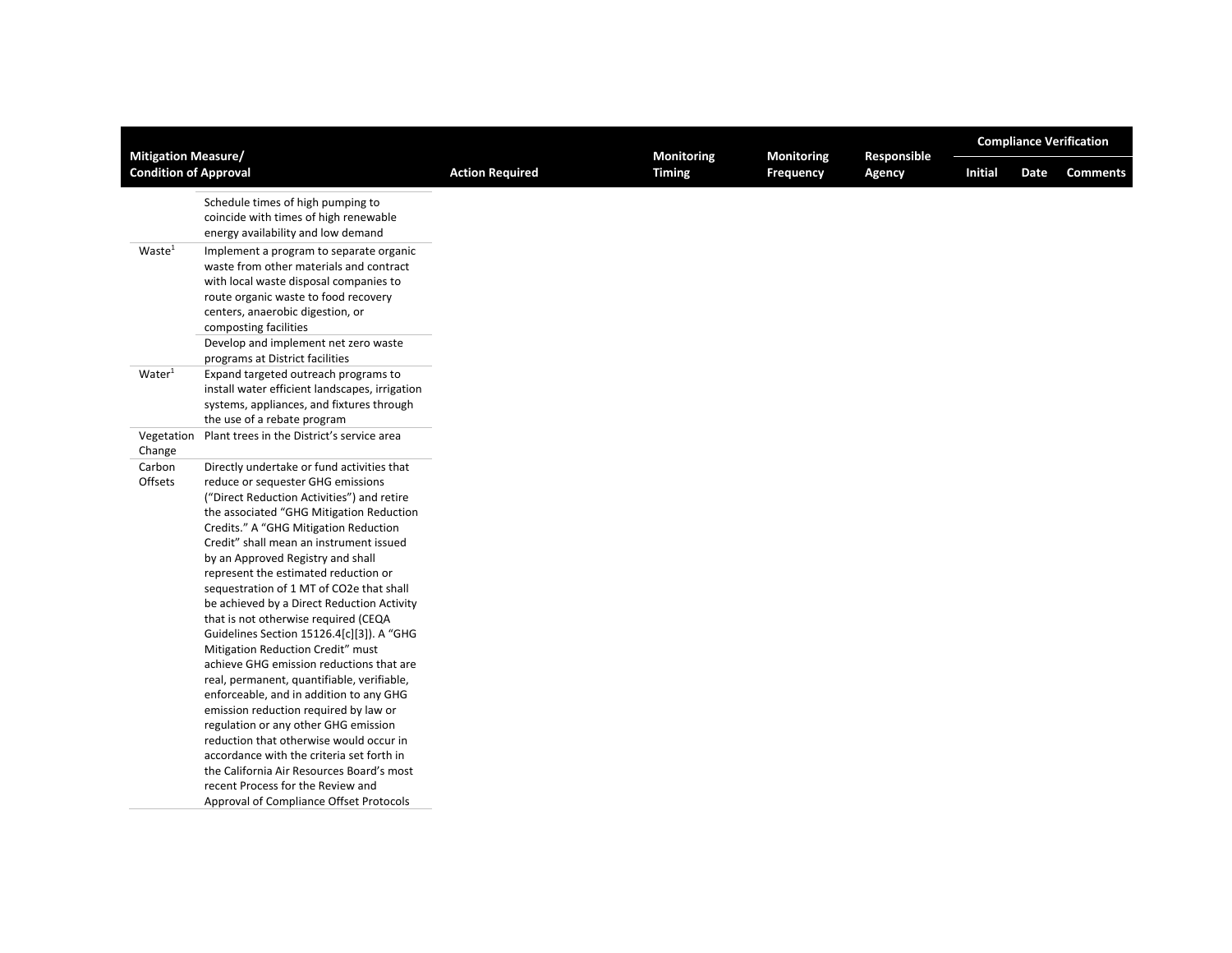| <b>Mitigation Measure/</b>                                                                                                                                                                                                                                                                                                                                                                                                                                                                                                                                                                                                                                                                                                                                                                                                                                                                                                                                                                                                                                                                                                                                                                                                                                                                                                                                                                                                                                                                                                                                                                                                                                                                                                              |                        | Monitoring    | Monitoring       | Responsible | <b>Compliance Verification</b> |                         |  |  |
|-----------------------------------------------------------------------------------------------------------------------------------------------------------------------------------------------------------------------------------------------------------------------------------------------------------------------------------------------------------------------------------------------------------------------------------------------------------------------------------------------------------------------------------------------------------------------------------------------------------------------------------------------------------------------------------------------------------------------------------------------------------------------------------------------------------------------------------------------------------------------------------------------------------------------------------------------------------------------------------------------------------------------------------------------------------------------------------------------------------------------------------------------------------------------------------------------------------------------------------------------------------------------------------------------------------------------------------------------------------------------------------------------------------------------------------------------------------------------------------------------------------------------------------------------------------------------------------------------------------------------------------------------------------------------------------------------------------------------------------------|------------------------|---------------|------------------|-------------|--------------------------------|-------------------------|--|--|
| <b>Condition of Approval</b>                                                                                                                                                                                                                                                                                                                                                                                                                                                                                                                                                                                                                                                                                                                                                                                                                                                                                                                                                                                                                                                                                                                                                                                                                                                                                                                                                                                                                                                                                                                                                                                                                                                                                                            | <b>Action Required</b> | <b>Timing</b> | <b>Frequency</b> | Agency      | <b>Initial</b>                 | <b>Comments</b><br>Date |  |  |
| in Support of the Cap-and-Trade<br>Regulation (2013). An "Approved<br>Registry" is an accredited carbon registry<br>that follows approved California Air<br>Resources Board Compliance Offset<br>Protocols. At this time, Approved<br>Registries include American Carbon<br>Registry, Climate Action Reserve, and<br>Verra (California Air Resources Board<br>2018). Credits from other sources will not<br>be allowed unless they are shown to be<br>validated by protocols and methods<br>equivalent to or more stringent than the<br>California Air Resources Board standards.<br>In the event that a project or program<br>providing GHG Mitigation Reduction<br>Credits to the District loses its<br>accreditation, the District shall comply<br>with the rules and procedures of retiring<br><b>GHG Mitigation Reduction Credits specific</b><br>to the registry involved and shall<br>undertake additional direct investments<br>to recoup the loss.<br>Obtain and retire "Carbon Offsets."<br>"Carbon Offset" shall mean an instrument<br>issued by an Approved Registry and shall<br>represent the past reduction or<br>sequestration of 1 MT of CO2e achieved<br>by a Direct Reduction Activity or any<br>other GHG emission reduction project or<br>activity that is not otherwise required<br>(CEQA Guidelines Section 15126.4[c][3]).<br>A "Carbon Offset" must achieve GHG<br>emission reductions that are real,<br>permanent, quantifiable, verifiable,<br>enforceable, and in addition to any GHG<br>emission reduction required by law or<br>regulation or any other GHG emission<br>reduction that otherwise would occur in<br>accordance with the criteria set forth in<br>the California Air Resources Board's most |                        |               |                  |             |                                |                         |  |  |
|                                                                                                                                                                                                                                                                                                                                                                                                                                                                                                                                                                                                                                                                                                                                                                                                                                                                                                                                                                                                                                                                                                                                                                                                                                                                                                                                                                                                                                                                                                                                                                                                                                                                                                                                         |                        |               |                  |             |                                |                         |  |  |